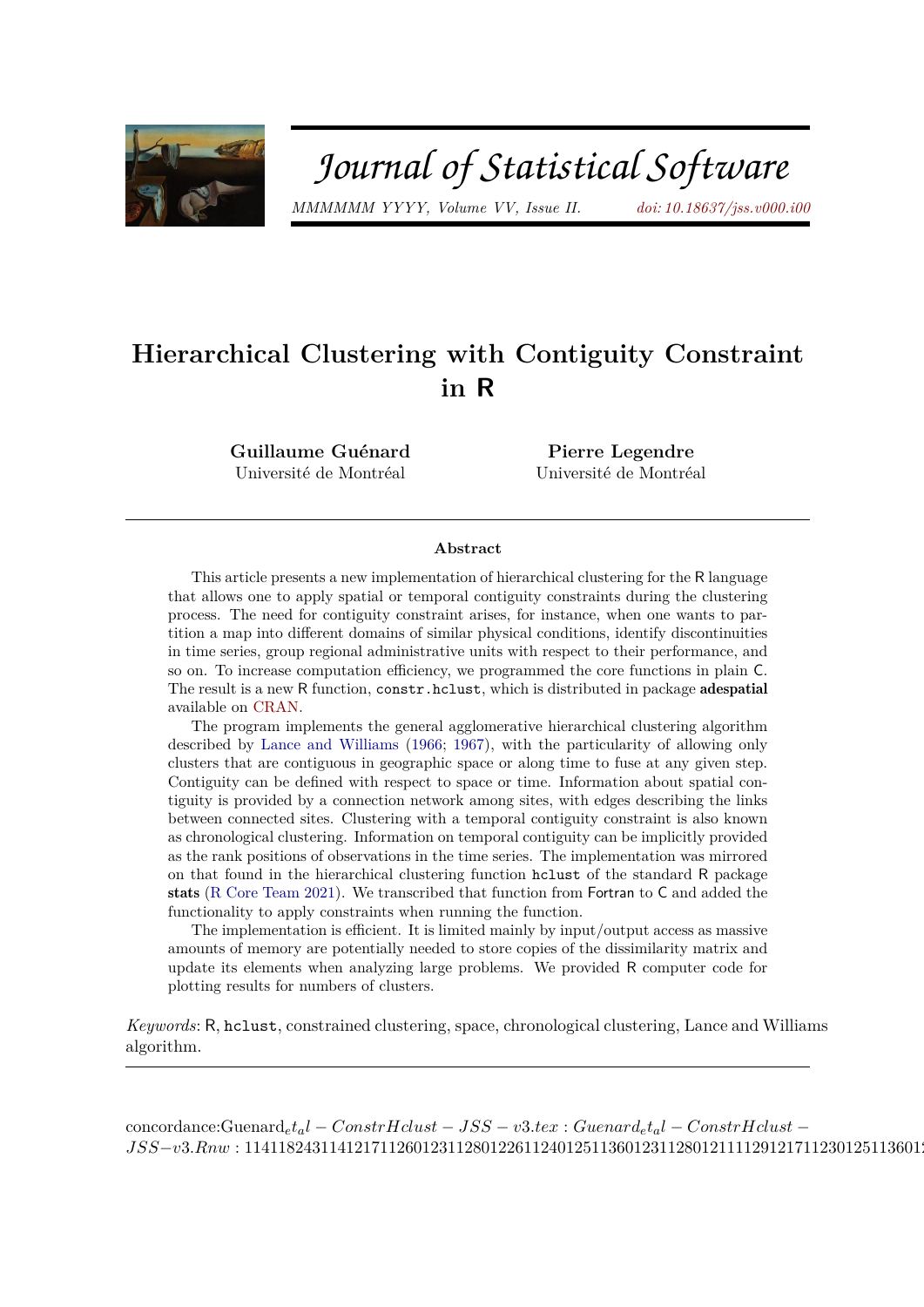#### **1. Introduction: Constrained clustering in R**

Hierarchical cluster analysis consists in assigning elements to clusters as a function of their similarity (or equivalently, their dissimilarity; from here, we will only mention the latter; [Legendre and Legendre](#page-24-2) [2012\)](#page-24-2). Simply put, its purpose is to assemble objects described by variables into the groups where they most likely belong, or to highlight disparities among them by estimating breakpoints where the differences among objects are the strongest.

Situations arise where application of the dissimilarity criterion alone does not lead to a satisfactory clustering solution (reviewed by [Murtagh](#page-24-3) [1985\)](#page-24-3). In many studies, there sometimes are well grounded reasons to force the clusters to be composed of contiguous sites [\(Legendre](#page-24-2) [and Legendre](#page-24-2) [2012\)](#page-24-2). For instance, one may wish to relate the results of clustering to causal factors that are geographically-located and known to be spatially autocorrelated (e.g., geological variables). One may also want to delineate ecological regions, administrative units, or resource distribution networks. Another goal may be to cluster sites based on environmental conditions, constrained by spatial contiguity, for the purpose of designing a stratified sampling campaign. Also, scientists may be interested in testing the hypothesis that sites form patches for the variables under study; this can be done by comparing unconstrained and constrained clustering solutions using the [Rand](#page-25-1) [\(1971\)](#page-25-1) index. Other examples where clustering result comparisons may be helpful for testing hypotheses are given by [De Soete,](#page-23-0) [Carroll, and DeSarbo](#page-23-0) [\(1987\)](#page-23-0) in fields such as molecular evolution, psycholinguistics, cognitive psychology, and the evolution of languages. When observations form a time series, one may want to segment it with respect to the dissimilarities among the observations while taking their positions along the series into account in order to identify breakpoints representing important changes along the series. Finally, one may want to partition a set of geographic sites on a map into local clusters whose members are also contiguous in space, or the pixels of a geographic raster into groups of various shapes made of pixels carrying similar information. When undertaking such goals with regular, unconstrained clustering algorithms, clusters may end up being spatially disjoint because of irregularities in the spatial distributions of data values. Also, geographical singletons may become included in clusters that are geographically remote. This may be inappropriate when the objective of the analysis is to delineate geographically compact areas for management or administrative purposes. Applying a constraint of contiguity to the clustering procedure helps in solving these problems.

Constrained hierarchical clustering produces solutions that are generally less variable than those of their unconstrained counterparts. By reducing the space of possible solutions, it forces different clustering strategies to yield compact groups of largely similar elements [\(Legendre,](#page-24-4) [Dallot, and Legendre](#page-24-4) [1985\)](#page-24-4). In research involving field data, observations are often made during a short time at several points on a surface. Observations repeated in time can also be made at a single site or on a single object; they produce a time series. In such circumstances, grouping observations that are also found in the same geographic area, or in the same time interval, provided that they are also similar enough to the other observations in the cluster, often produces more interesting results than not paying respect to the temporal or spatial relationships among the elements selected by the survey design.

In the present paper, we will focus specifically on hierarchical agglomerative clustering. Here, we will describe software developed to perform hierarchical agglomerative clustering on the basis of a dissimilarity matrix while applying contiguity constraints defined by a list of edges linking pairs of points (sometimes called "links" in layman's term). The software is written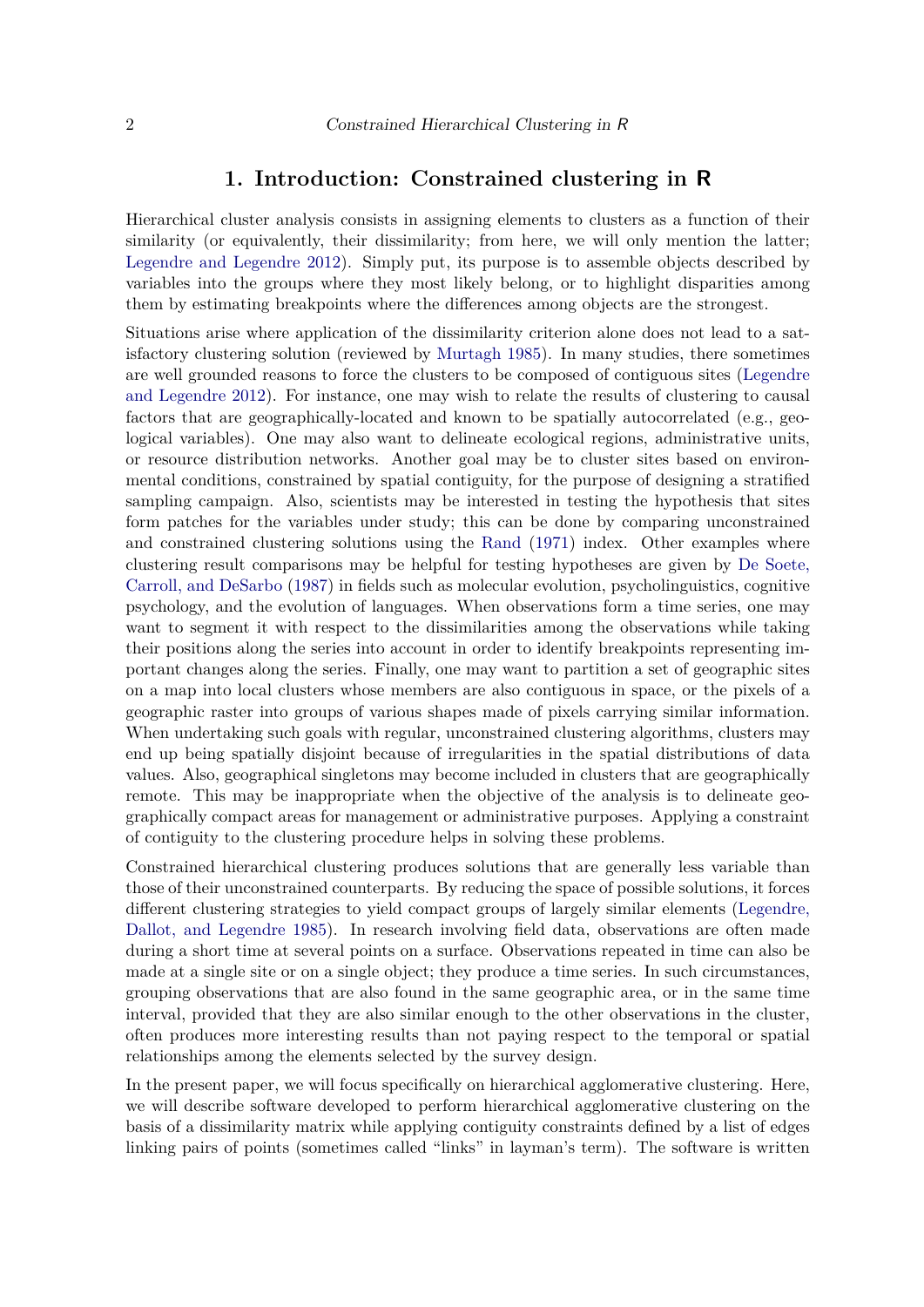in plain C with an R interface and a plot method to display results. It is available from package adespatial [\(Dray, Bauman, Blanchet, Borcard, Clappe, Guénard, Jombart, Larocque,](#page-23-1) [Legendre, Madi, and Wagner](#page-23-1) [2020\)](#page-23-1), which is available on [CRAN.](https://cran.r-project.org/web/packages/adespatial/index.html) It works along with existing software available in R to manipulate spatial and temporal data, estimate contiguity, and process clusters, thereby providing users with a tool chain to carry out all aspects of the analysis.

# **2. Models and software**

Hierarchical agglomerative clustering consists in iteratively merging pairs of elements (from singletons onward to clusters involving more and more observations) that are, at any given point of the clustering process, the least dissimilar, until all elements are found in a single, large cluster. Whereas least dissimilarity is a straightforward criterion for choosing which elements are next to be merged, there are multiple ways of recalculating the dissimilarities of the newly formed clusters with respect to the other elements that remain to be clustered. Many approaches have been proposed, each carrying its own assumptions, calculation time, and allowing for adaptations to analyses devoted to answer particular types of questions.

A general theory of hierarchical clustering was developed by [Lance and Williams](#page-24-0) [\(1966,](#page-24-0) [1967\)](#page-24-1). These authors showed that all potential combinatorial strategies can be obtained by using a single linear equation to recalculate dissimilarities following the merging of two elements. The software described in the present paper extends [Lance and Williams](#page-24-0) general approach to hierarchical clustering with spatial or temporal contiguity constraint. The algorithm with constraint implemented in our R function was described conceptually by [Legendre and Leg](#page-24-2)[endre](#page-24-2) [\(2012\)](#page-24-2), Section 13.3.2; it is illustrated in Figure [1.](#page-3-0) We began the development of our constrained clustering function by transcribing function hclust of the stats R package from its original implementation into a new function in plain C. The hclust function uses Fortran code originally contributed to STATLIB by F. Murtagh (Department of Computer Science, University of Huddersfield). We also integrated more recent code enhancement featured in R package flashClust by [Langfelder and Horvath](#page-24-5) [\(2012\)](#page-24-5), which consists in caching each observation's nearest neighbor indices and associated dissimilarities and updating them only when necessary. That approach notably enhanced computation speed during unconstrained clustering. We then programmed a new version of that function to apply constraints to the clustering process and wrapped the resulting C functions into R computer code. We used a dissimilarity caching approach similar to that proposed by [Langfelder and Horvath](#page-24-5) [\(2012\)](#page-24-5) to enhance computation speed for the constrained clustering case.

#### **2.1. The Lance and Williams algorithm**

The general theory of hierarchical agglomerative clustering developed by [Lance and Williams](#page-24-0) allows one to implement all combinatorial strategies using a single four-parameter linear equation to calculate  $d_{k,h}$ , the dissimilarity between any given element k and a newly formed cluster *h* obtained after merging clusters *i* and *j* as follows:

<span id="page-2-0"></span>
$$
d_{k,h} = \alpha_i d_{i,k} + \alpha_j d_{j,k} + \beta d_{i,j} + \gamma |d_{i,k} - d_{j,k}|,
$$
\n
$$
(1)
$$

where  $d_{i,k}$ ,  $d_{j,k}$ , and  $d_{i,j}$  are the dissimilarities between elements *i* and *k*, *j* and *k*, and *i* and *j*, respectively, and  $\alpha_i$ ,  $\alpha_j$ ,  $\beta$ , and  $\gamma$  are the four parameters of the equation whose values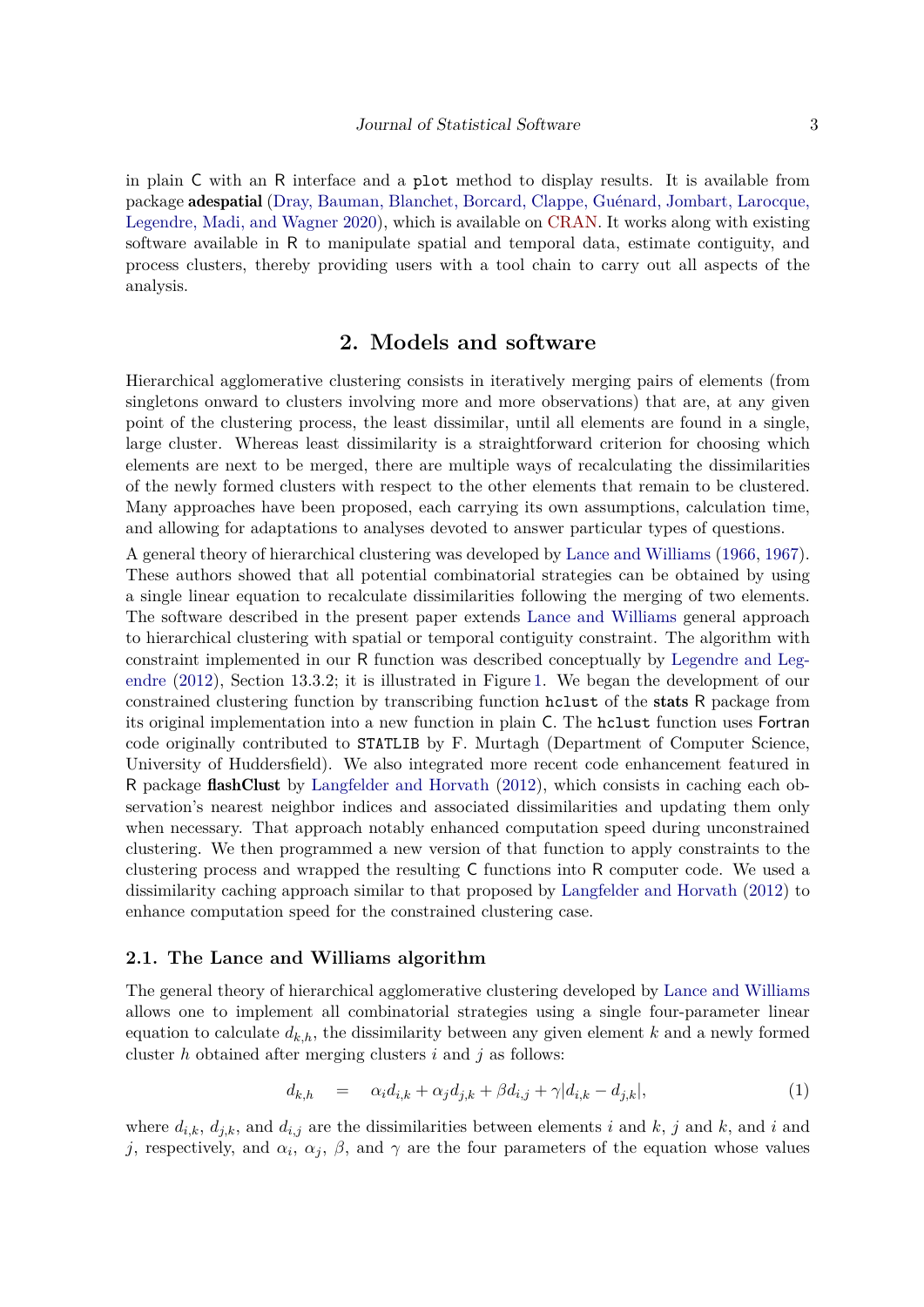

<span id="page-3-0"></span>Figure 1: Summary of the spatially-constrained clustering procedure applicable to all combinatorial methods. Dissimilarities in panel B are computed from the data in panel A. Spatial connections (edges in graph C) are translated into a contiguity matrix in **D**, where NAs (NA means "not available" in R and other computer languages) indicate absence of connections. The Hadamard product **B** ∗ **C** produces NAs in matrix **E**, identifying unconnected pairs of sites, which will not be allowed to cluster. – Objects are labelled 1 to 9 in the example. At the start of the clustering process, each object is in a separate group in vector **F**. The grey square showing the lowest dissimilarity, in matrix **E**, determines the next fusion of objects or groups. The group membership vector **F** is then updated by attributing the same identifier to the two objects or groups that have clustered. Matrices **B** and **D** are also updated to account for that fusion. Matrix **E** is recomputed, ready for the next fusion of objects or groups. Modified from Fig. 13.25 of [Legendre and Legendre](#page-24-2) [\(2012\)](#page-24-2).

implement the different clustering strategies. These parameters may be constants or some functions of the number of elements in the clusters (Table [1\)](#page-4-0).

To present the constrained [Lance and Williams](#page-24-1) algorithm, we created a simple example with only six observation sites spread on a map and connected by a seven-edge network (Figure [2\)](#page-5-0). That data set involves a single response variable from which the Euclidean distance matrix among sites was calculated (Table [2\)](#page-4-1).

To implement the constrained hierarchical clustering in an efficient way, we provided the information about contiguity as an edge list instead of a binary connection matrix such as in Figure [1](#page-3-0) (panel D). It takes the form of a two-column integer matrix **L**. Each row of **L** represents an edge, with the two values referencing the vertices (singletons or clusters) that are linked. The algorithm operates from list **L** and the dissimilarity matrix (Table [2\)](#page-4-1). It first identifies the edge with the smallest dissimilarity, ignoring any non-contiguous pairs of points. In our example, that edge is L5. The vertices at both ends of the edge are merged at the level of dissimilarity observed between them (here 0.9). In a non-constrained hierarchical clustering, the first elements to be merged would have been 1 and 6 as they are the pair with the smallest dissimilarity (0.1) in the full dissimilarity matrix. However, they are the most geographically distant sites and will only merge much later in the constrained clustering procedure. The new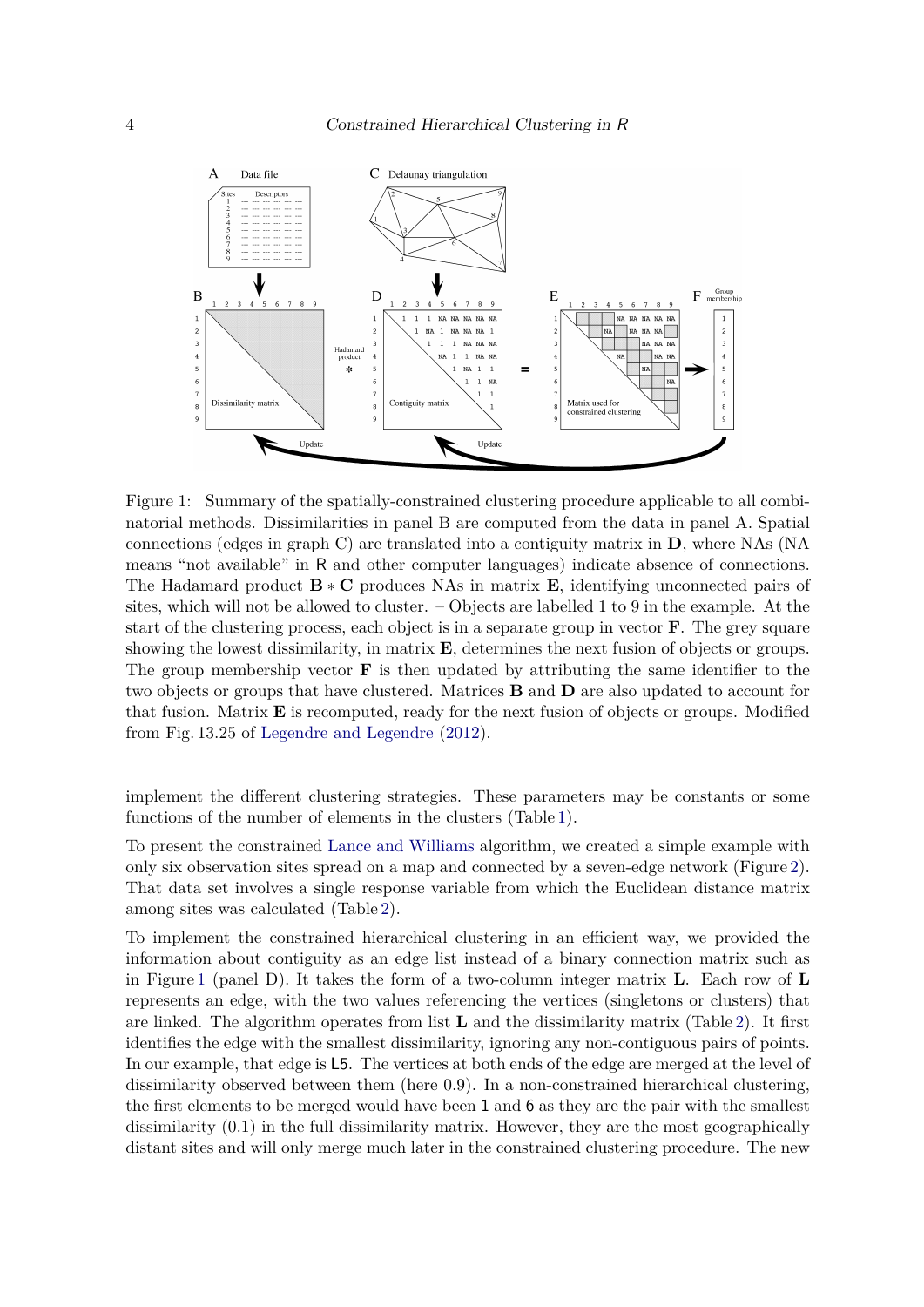| Method               | $\alpha_i$             | $\alpha_i$                   |                      |    |
|----------------------|------------------------|------------------------------|----------------------|----|
| Single-linkage       | 1/2                    | $1/2\,$                      |                      | /2 |
| Complete-linkage     | 12                     | 1/2                          |                      |    |
| <b>UPGMA</b>         | $n_i$<br>$n_h$         | $\frac{n_j}{\cdot}$<br>$n_h$ |                      |    |
| <b>WPGMA</b>         |                        |                              |                      |    |
| <b>UPGMC</b>         | $n_i$<br>$n_h$         | $n_j$<br>$n_h$               | $n_i n_j$<br>$n_h^2$ |    |
| <b>WPGMC</b>         | /2                     | 1 / 2                        |                      |    |
| Ward's min. variance | $n_i+n_k$<br>$n_h+n_k$ | $n_i+n_k$<br>$n_h+n_k$       | $n_k$<br>$n_h+n_k$   |    |
| Flexible             |                        |                              |                      |    |

<span id="page-4-0"></span>Table 1: Common hierarchical clustering strategies are obtained by assigning specific values to the four-parameter [Lance and Williams](#page-24-1) model (Eq. [1\)](#page-2-0), which is used when calculating the dissimilarity between any given element *k* and a newly formed cluster *h* made by merging elements *i* and *j*. Here,  $n_i$ ,  $n_j$ , and  $n_k$  refer to the number of observations in clustering elements *i*, *j*, and *k*, respectively whereas  $n_h = n_i + n_j$ .

| Distances |     |          |     |         |     | Links       |      |    |               |  |
|-----------|-----|----------|-----|---------|-----|-------------|------|----|---------------|--|
|           | 1   | $\bf{2}$ | 3   | 4       | 5   |             | From | To | Dissimilarity |  |
| $\bf{2}$  | 1.3 |          |     |         |     | L1          |      | 2  | $1.3\,$       |  |
| 3         | 3.6 | 4.9      |     |         |     | L2          |      | 3  | 3.6           |  |
| 4         | 1.5 | 2.8      | 2.1 |         |     | L3          | 2    | 3  | 4.9           |  |
| 5         | 0.6 | 1.9      | 3.0 | 0.9     |     | L4          | 3    | 4  | 2.1           |  |
| 6         | 0.1 | 1.2      | 3.7 | $1.6\,$ | 0.7 | L5          | 4    | 5  | 0.9           |  |
|           |     |          |     |         |     | $_{\rm L6}$ | 3    | 6  | 3.7           |  |
|           |     |          |     |         |     | L7          |      | 6  | 1.6           |  |

<span id="page-4-1"></span>Table 2: Dissimilarities between the six elements used as an example and the edges involved in their contiguity relationships.

cluster formed is referenced with the smallest of the two indices (here 4) and all references in **L** to the largest of the two indices are changed to the smallest one (Table [3\)](#page-6-0). The updated dissimilarities  $d_{k,h}$  with new cluster  $h = \{4, 5\}$  are obtained for elements  $k \in \{1, 2, 3, 6\}$  as follows (Table [3,](#page-6-0) Figure [3A](#page-7-0),B):

$$
d_{1,h} = \frac{1+1}{2+1}d_{1,4} + \frac{1+1}{2+1}d_{1,5} - \frac{1}{2+1}d_{4,5} + 0|d_{1,4} - d_{1,5}| = 1.10,
$$
  
\n
$$
d_{2,h} = \frac{1+1}{2+1}d_{2,4} + \frac{1+1}{2+1}d_{2,5} - \frac{1}{2+1}d_{4,5} + 0|d_{2,4} - d_{2,5}| = 2.83,
$$
  
\n
$$
d_{3,h} = \frac{1+1}{2+1}d_{3,4} + \frac{1+1}{2+1}d_{3,5} - \frac{1}{2+1}d_{4,5} + 0|d_{3,4} - d_{3,5}| = 3.10, \text{and}
$$
  
\n
$$
d_{6,h} = \frac{1+1}{2+1}d_{6,4} + \frac{1+1}{2+1}d_{6,5} - \frac{1}{2+1}d_{4,5} + 0|d_{6,4} - d_{6,5}| = 1.23.
$$

It is noteworthy here that  $d_{1,h}$  and  $d_{2,h}$  are recalculated, whereas neither vertices 1 or 2 could merge with cluster *h* at the next step. This calculation is nevertheless mandatory because the updates are incremental, proceeding at any give step on the basis of the updates performed at all previous steps.

In the next clustering step, vertex **6** merges at dissimilarity of 1*.*23 (in table [3\)](#page-6-0) with the cluster formed previously and now referenced with index 4. The updated dissimilarities  $d_{k,h}$  with cluster  $h = \{4, 6\}$  $h = \{4, 6\}$  $h = \{4, 6\}$  are obtained for elements  $k \in \{1, 2, 3\}$  as follows (Table 4, Figure [3C](#page-7-0)):  $d_{1,h} = \frac{2+1}{3+1} d_{1,4} + \frac{1+1}{3+1} d_{1,6} - \frac{1}{3+1} d_{4,6} + 0 |d_{1,4} - d_{1,6}| = 0.57$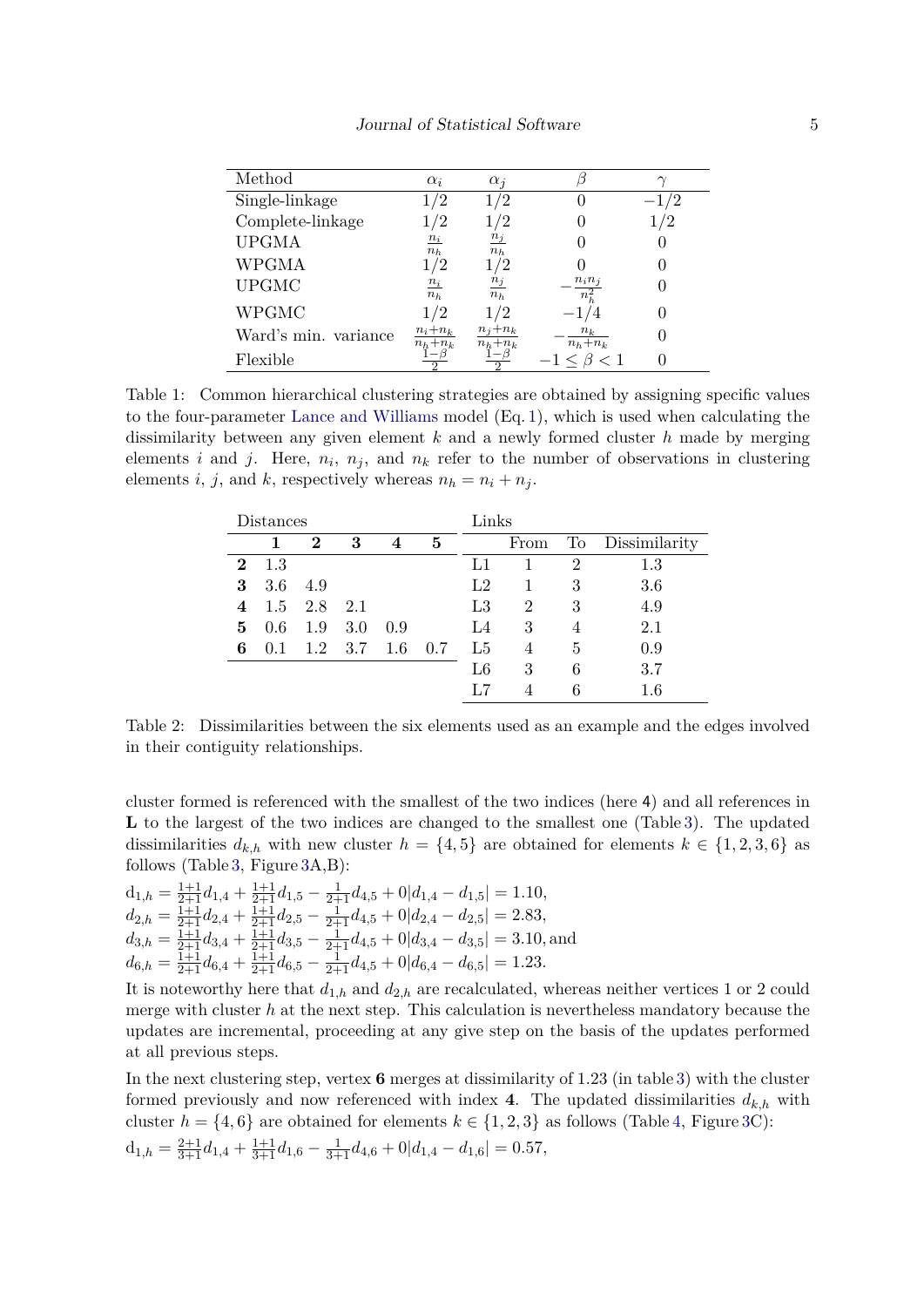

<span id="page-5-0"></span>Figure 2: Fictive map designed to illustrate the constrained clustering algorithm. Grey areas represent obstacles defining the limits of the fictional study area where observations were made at six sites (vertices labelled 1 through 6). They are connected by seven edges (labelled L1 through L7) between pairs of neighbouring sites. There are no edges 1-4, 1- 5, 1-6, and 5-6 because these vertices are separated by obstacles. Edges 2-4, 2-5, and 3-5 were omitted because they would be redundant with combinations of shorter edges between immediate neighbours. A single response variable is used in this example; its values are shown in red atop each observation point. Clustering will proceed using the matrix of Euclidean distances among sites computed from that variable. It will be constrained by the seven edges.

$$
\begin{array}{l} d_{2,h} = \frac{2+1}{3+1} d_{2,4} + \frac{1+1}{3+1} d_{2,6} - \frac{1}{3+1} d_{4,6} + 0 | d_{2,4} - d_{2,6} | = 2.42, \text{and} \\ d_{3,h} = \frac{2+1}{3+1} d_{3,4} + \frac{1+1}{3+1} d_{3,6} - \frac{1}{3+1} d_{4,6} + 0 | d_{3,4} - d_{3,6} | = 3.87. \end{array}
$$

We note that after updating the edge list, edge L6, which was previously going from **3** to **6**, is now going from **3** to **4** because all references to **6** have been changed to **4**. The third step of the process involves merging vertices **1** and **2** at dissimilarity of 1*.*30 (in Table [4\)](#page-6-1), forming a new cluster that will be referenced as 1. The updated dissimilarities  $d_{k,h}$  with cluster  $h = \{1, 2\}$  are obtained for elements  $k \in \{3, 4\}$  as follows (Table [5,](#page-6-2) Figure [3D](#page-7-0)):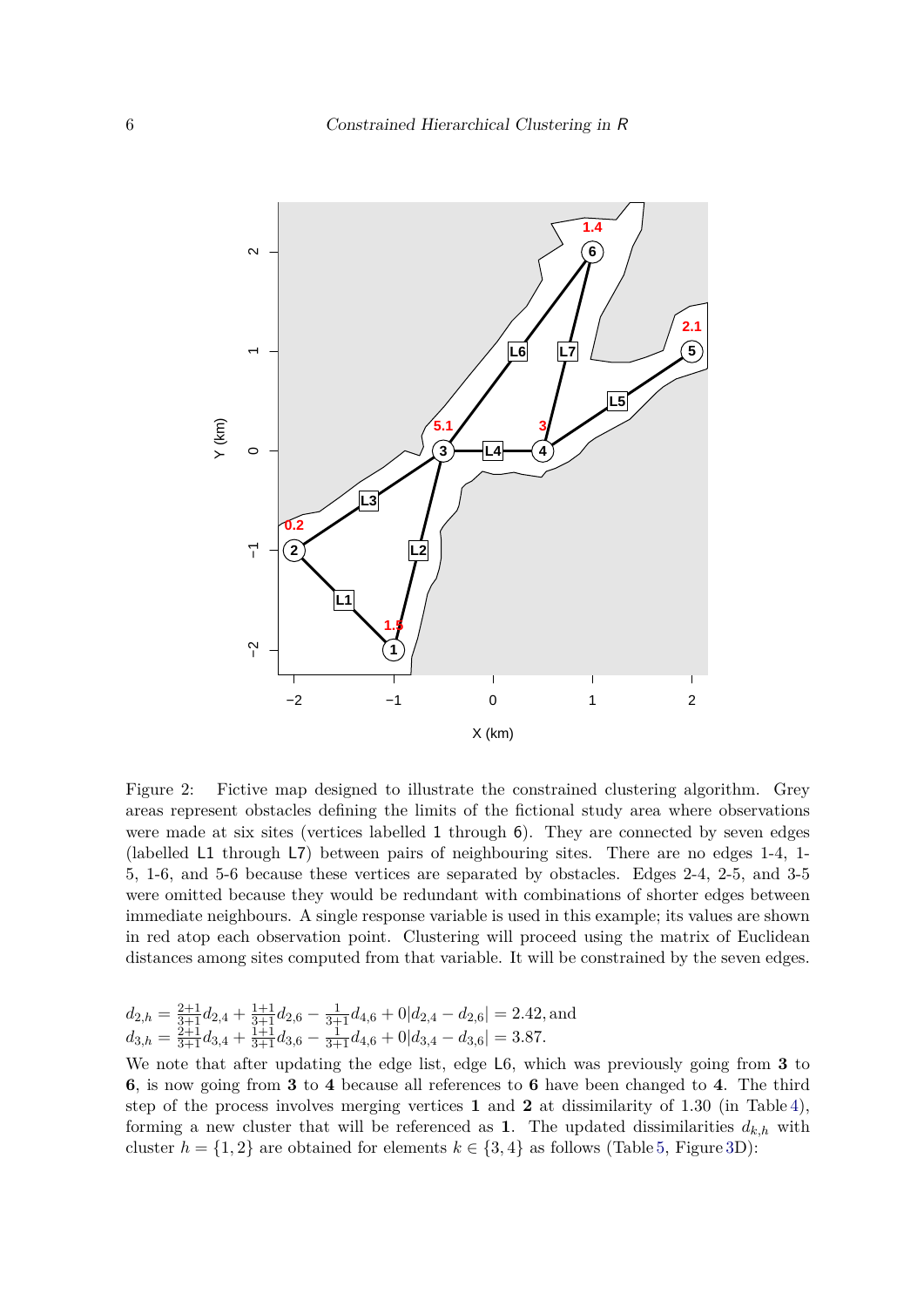|          | Distances |          |      |                | Links |                |                |                     |               |
|----------|-----------|----------|------|----------------|-------|----------------|----------------|---------------------|---------------|
|          |           | $\bf{2}$ | 3    | $\overline{4}$ | 5     |                | From           | $\operatorname{To}$ | Dissimilarity |
| $\bf{2}$ | 1.30      |          |      |                |       | L1             |                | 2                   | 1.30          |
| 3        | 3.60      | 4.90     |      |                |       | L <sub>2</sub> |                | 3                   | 3.60          |
| 4        | 1.10      | 2.83     | 3.10 |                |       | $L_{3}$        | $\overline{2}$ | 3                   | 4.90          |
| 5        |           |          |      |                |       | L4             | 3              | 4                   | 3.10          |
| 6        | 0.10      | 1.20     | 3.70 | 1.23           |       | L5             | 4              | 4                   |               |
|          |           |          |      |                |       | L6             | 3              | 6                   | 3.70          |
|          |           |          |      |                |       | L7             | 4              | 6                   | 1.23          |

<span id="page-6-0"></span>Table 3: Updated dissimilarities and edge list after the first two vertices have been merged. The cluster resulting from merging two vertices is referenced using the smallest of the two indices and the data associated with the largest index are discarded. An edge with both ends having the same index indicate that it is internal to a cluster (i.e., the vertices at both of its ends are members of the same cluster) and that it can be disregarded by subsequent agglomerative steps.

|          | Distances |          |      |   | Links |                |      |                |               |
|----------|-----------|----------|------|---|-------|----------------|------|----------------|---------------|
|          |           | $\bf{2}$ | 3    | 4 | 5     |                | From | To             | Dissimilarity |
| $\bf{2}$ | 1.30      |          |      |   |       | L1             |      | $\overline{2}$ | 1.30          |
| 3        | 3.60      | 4.90     |      |   |       | L <sub>2</sub> |      | 3              | 3.60          |
| 4        | 0.57      | 2.42     | 3.87 |   |       | L3             | 2    | 3              | 4.90          |
| 5        |           |          |      |   |       | L <sub>4</sub> | 3    |                | 3.87          |
| 6        |           |          |      |   |       | L5             | 4    | 4              |               |
|          |           |          |      |   |       | L6             | 3    | 4              | 3.87          |
|          |           |          |      |   |       | L7             | 4    |                |               |

<span id="page-6-1"></span>Table 4: Updated dissimilarities and edge list after the second step, where a third vertex (6) merged with the cluster formed previously. The resulting cluster is still referenced as 4 and, 6 is discarded.

| Distances |      |          |      |   |   | Links       |      |   |                  |  |
|-----------|------|----------|------|---|---|-------------|------|---|------------------|--|
|           |      | $\bf{2}$ | 3    | 4 | 5 |             | From |   | To Dissimilarity |  |
| 2         |      |          |      |   |   | L1          |      |   |                  |  |
| 3         | 5.23 |          |      |   |   | $^{\rm L2}$ |      | 3 | 5.23             |  |
| 4         | 1.61 |          | 3.87 |   |   | L3          |      | 3 | 5.23             |  |
| 5         |      |          |      |   |   | L4          | 3    |   | 3.87             |  |
| 6         |      |          |      |   |   | L5          | 4    |   |                  |  |
|           |      |          |      |   |   | L6          | 3    |   | 3.87             |  |
|           |      |          |      |   |   |             |      |   |                  |  |

<span id="page-6-2"></span>Table 5: Updated dissimilarities and edge list after the third step, where a new cluster is formed by merging 1 and 2.

$$
d_{3,h} = \frac{1+1}{2+1}d_{3,1} + \frac{1+1}{2+1}d_{3,2} - \frac{1}{2+1}d_{1,2} + 0|d_{3,1} - d_{3,2}| = 5.23
$$
 and  
\n $d_{4,h} = \frac{1+3}{2+3}d_{4,1} + \frac{1+3}{2+3}d_{4,2} - \frac{3}{2+3}d_{1,2} + 0|d_{4,1} - d_{4,2}| = 1.61.$ 

In the fourth step, clusters 1 and 4 are the least dissimilar but cannot merge because vertex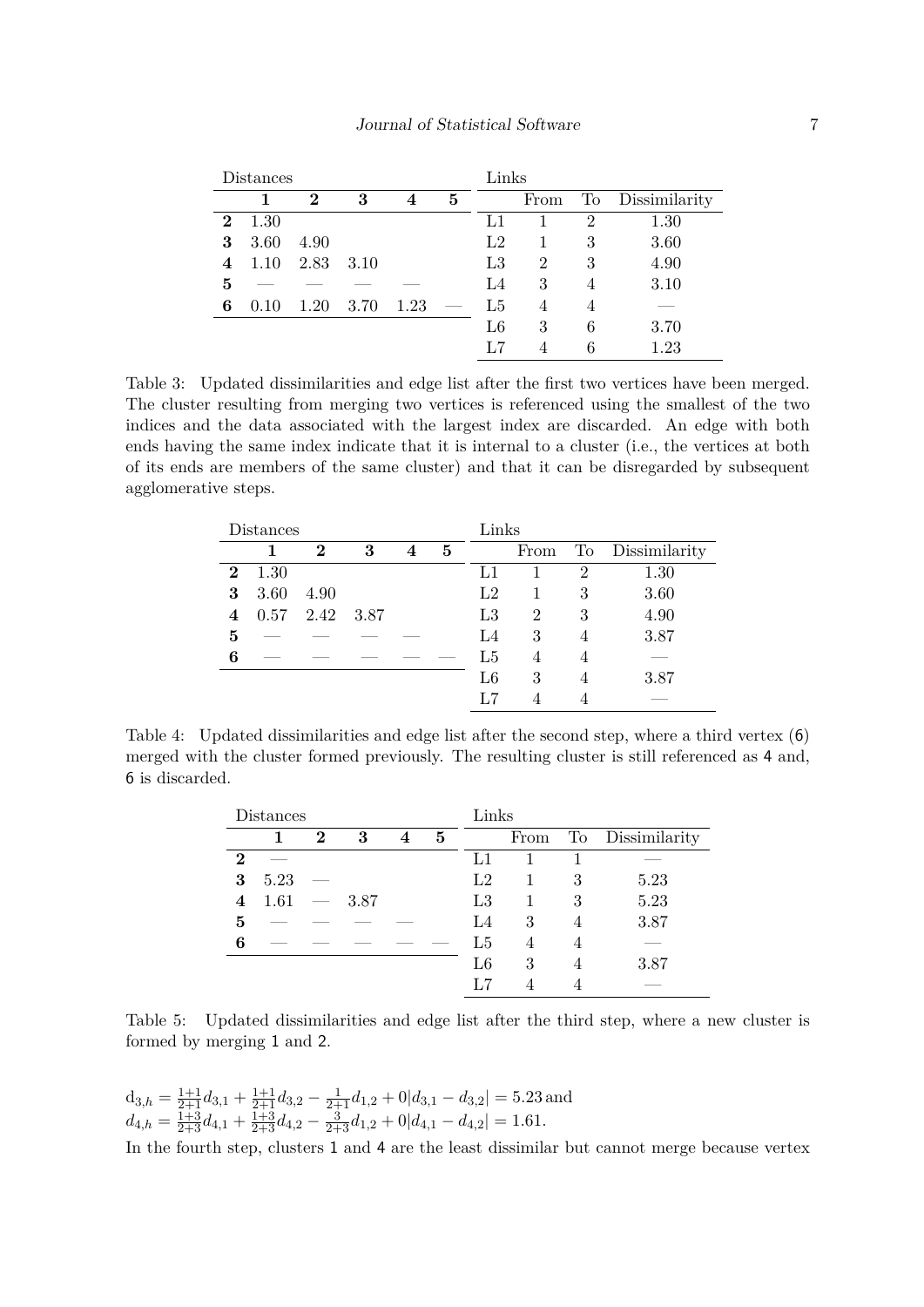

<span id="page-7-0"></span>Figure 3: The exemplary scenario contained six vertices at the beginning of the process (panel A). The five agglomerative constrained clustering steps are shown in panels B to F.

3 still sits between them. Vertex 3 is less dissimilar to cluster 4 than it is to cluster 1 and thus it merges with the former at dissimilarity of 3.87. The updated dissimilarities  $d_{k,h}$  with cluster  $h = \{3, 4\}$  are obtained for element  $k \in \{1\}$  as follows (Table [6,](#page-8-0) Figure [3E](#page-7-0)):

$$
d_{1,h} = \frac{1+2}{4+2}d_{1,3} + \frac{3+2}{4+2}d_{1,4} - \frac{2}{4+2}d_{3,4} + 0|d_{1,3} - d_{1,4}| = 2.67.
$$

Finally, the two clusters generated by the constrained clustering procedure will merge at dissimilarity of 2*.*67, completing the clustering process (Figure [3F](#page-7-0)). It is noteworthy that this dissimilarity value is smaller than that observed at the previous step. This will produce a level reversal if the resulting tree is displayed as a dendrogram (Figure [4\)](#page-8-1). All sorting strategies except complete-linkage may produce reversals in constrained clustering [\(Murtagh](#page-24-3)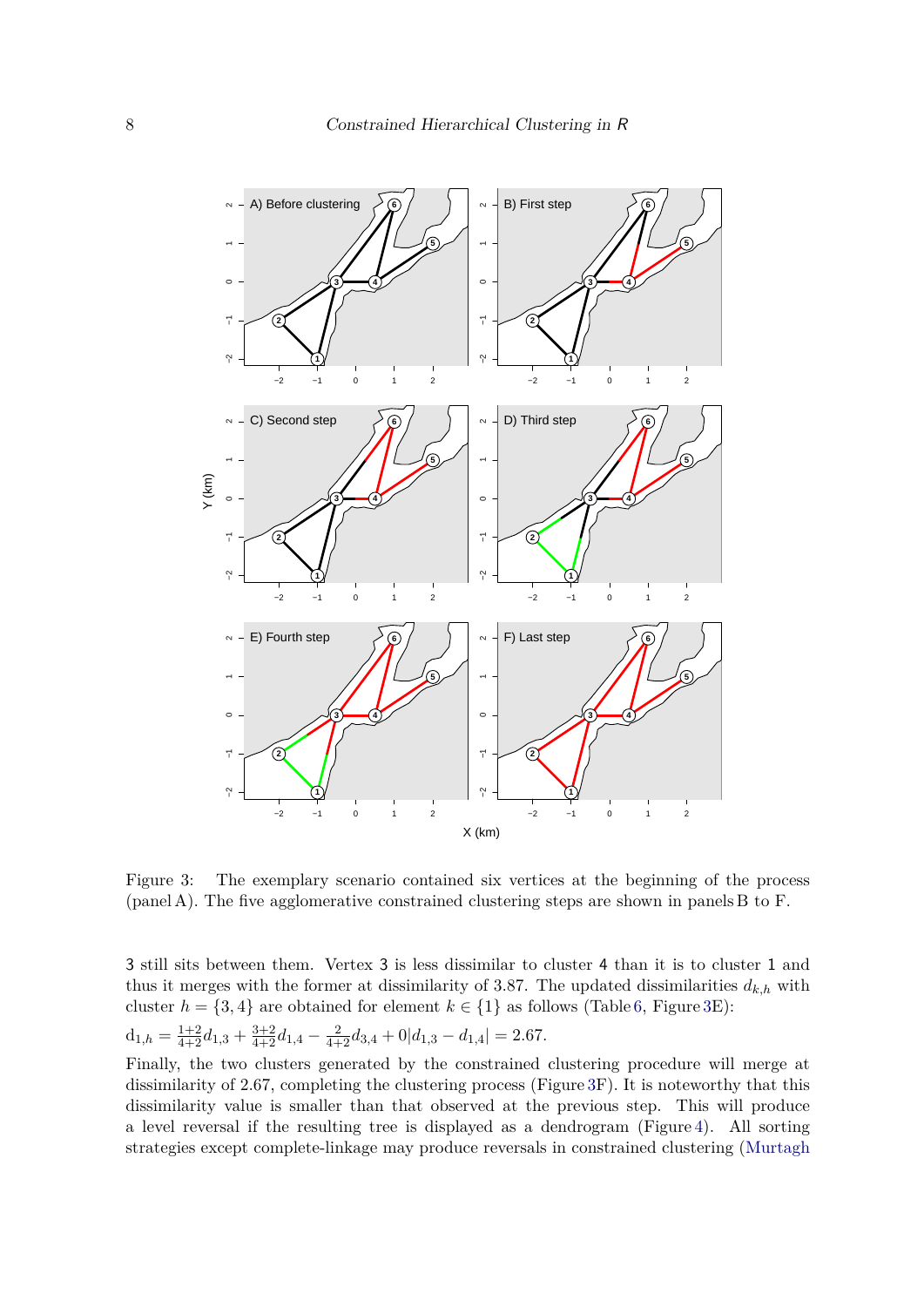| Distances |      |                         |     |                |                 |             | Links |   |                  |  |  |
|-----------|------|-------------------------|-----|----------------|-----------------|-------------|-------|---|------------------|--|--|
|           |      | $\overline{\mathbf{2}}$ | - 3 | $\overline{4}$ | $5\phantom{.0}$ |             | From  |   | To Dissimilarity |  |  |
| 2         |      |                         |     |                |                 | L1          |       |   |                  |  |  |
| 3         | 2.67 |                         |     |                |                 | $^{\rm L2}$ |       | 3 | 2.67             |  |  |
|           |      |                         |     |                |                 | L3          |       | 3 | 2.67             |  |  |
| 5         |      |                         |     |                |                 | L4          | 3     | 3 |                  |  |  |
| 6         |      |                         |     |                |                 | L5          | 3     | 3 |                  |  |  |
|           |      |                         |     |                |                 | $_{\rm L6}$ | 3     | 3 |                  |  |  |
|           |      |                         |     |                |                 |             | 3     | 3 |                  |  |  |

<span id="page-8-0"></span>Table 6: Updated dissimilarities and edge list after the fourth step, where 3 merged with 4, forming a new four-element cluster now referenced as 3 (the smallest index).



<span id="page-8-1"></span>Figure 4: Results of constrained clustering often contain branch reversals due to fact that merging at a given step may occur at a smaller dissimilarity than that of the previous step because of the constraint. A dendrograms is not the most adequate way of displaying constrained clustering results.

#### [1985;](#page-24-3) [Kaufman and Rousseeuw](#page-24-6) [2005\)](#page-24-6).

The tree resulting from constrained clustering can be cut at any level to obtain partitions with anywhere from two to *n* clusters, where *n* is the number of vertices. That process is fast because obtaining the tree, which is the most computationally intensive task, has already been done; obtaining a suite of partitions with different numbers of groups is a light task in comparison. For instance, we found the task of cutting the tree to be  $\approx 20$  times shorter than performing the clustering when *n* was a few hundreds; the factor increased to  $\approx 100$  with *n* in the few thousands. It is thus quick to represent multiple partitions into different numbers of clusters on a map or along a time series (eg. Figure [5\)](#page-9-0).

Whereas an unconstrained, hierarchical agglomerative clustering algorithm based on the [Lance and Williams](#page-24-0) approach would iterate, unhampered by contiguity, through each and every pair of points or clusters, to find the pair with the smallest dissimilarity in the original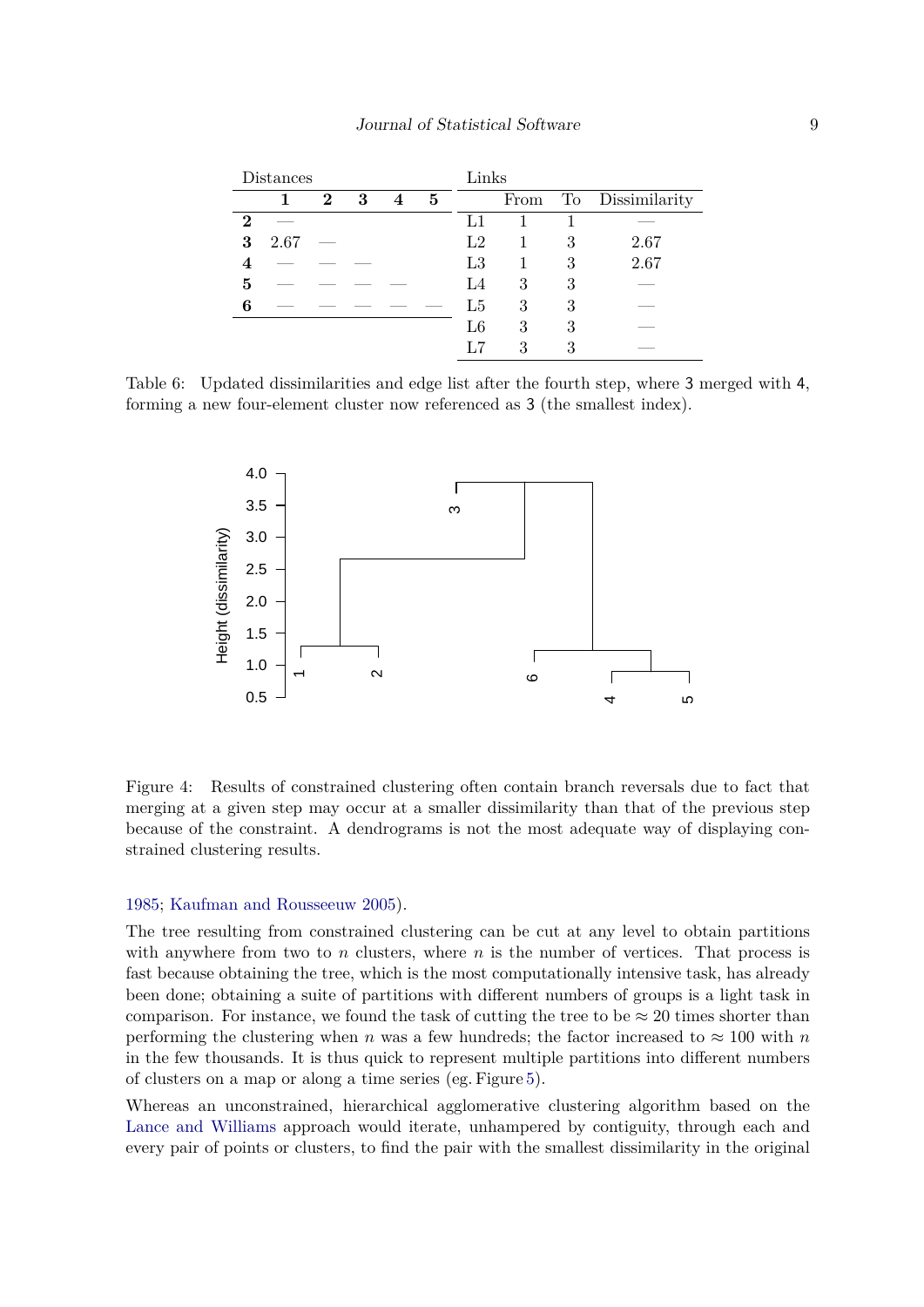

<span id="page-9-0"></span>Figure 5: Partitioning of the tree obtained from the spatially constrained clustering of the example into two, three, four, and five groups. Because the number of elements was very small, groups often contained a single observation point. That situation will generally not occur when the number of observations is larger.

or updated dissimilarity matrix, a constrained algorithm only needs to consider the dissimilarities corresponding to contiguous pairs. This makes a constrained hierarchical agglomerative clustering generally faster procedure than its unconstrained counterpart, provided that the former is implemented in code that takes advantage of the smaller number of dissimilarities that is has to consider to proceed.

The linear equations underlying the different classificatory sorting strategies outlined in [Lance](#page-24-0) [and Williams](#page-24-0) [\(1966,](#page-24-0) [1967,](#page-24-1) Table [1\)](#page-4-0) were implemented in a modular manner in the C computer code, as a set of updating functions that are referenced by addresses using a function pointer. We used that approach to allow one to implement alternative sorting strategies, e.g., by changing parameter values or adding more linear equations, with minimum programming effort. Since the constrained agglomerative clustering program described here also includes features to perform unconstrained hierarchical agglomerative clustering identical to that performed by function hclust from the standard R package stats, any alternative sorting strategy added to it would also become available to perform regular, unconstrained hierarchical agglomerative clustering without further programming effort; see the C language code and comments for instructions about how to add new updating functions.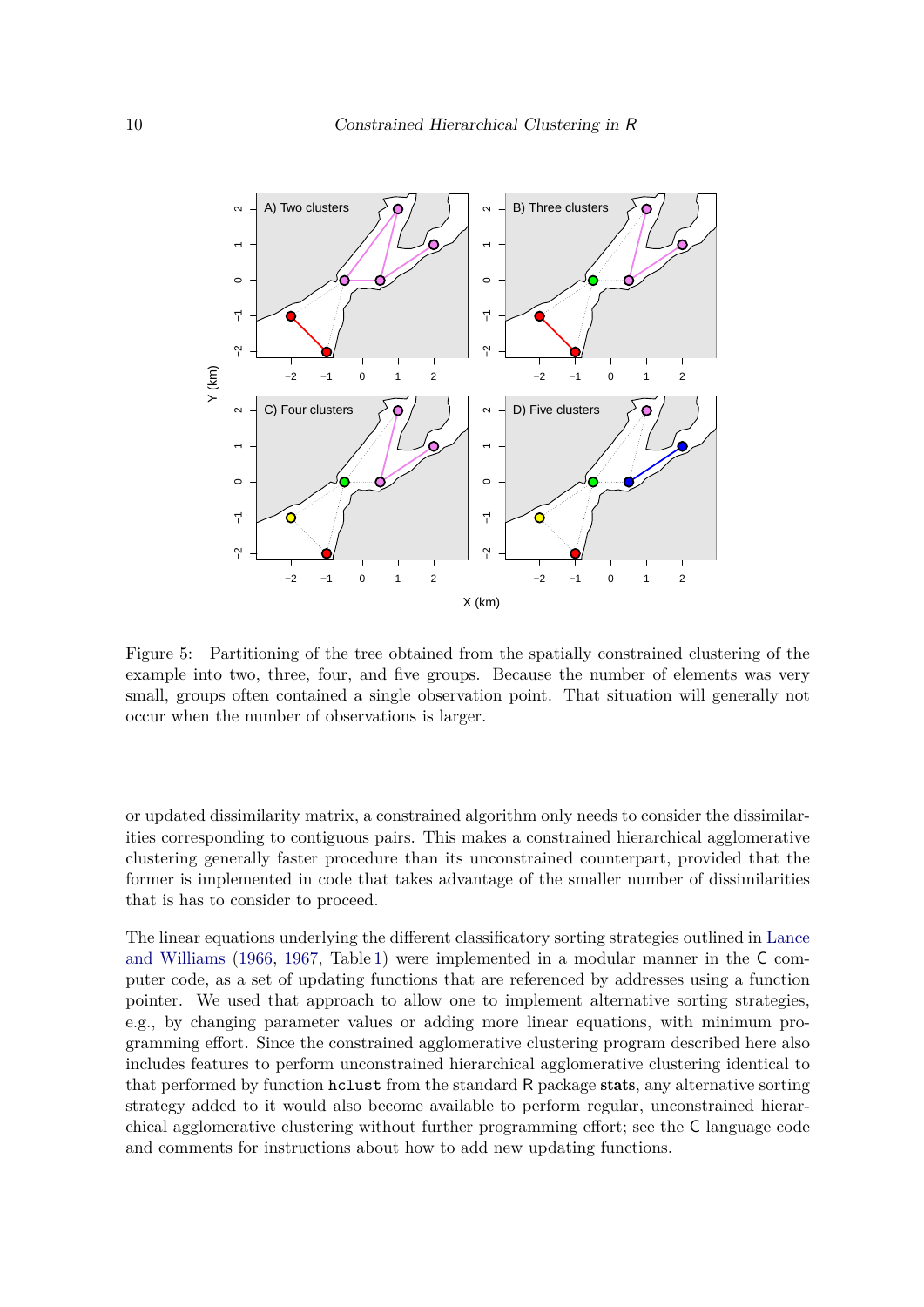# **3. Illustrations**

The constrained hierarchical agglomerative clustering program described in this paper is available in R package adespatial on the [Comprehensive R Archive Network](https://cran.r-project.org/web/packages/adespatial/index.html) [\(Dray](#page-23-1) *et al.* [2020\)](#page-23-1). For software developers, a development package specific to the features discussed in the present article and called constr.hclust [\(Legendre and Guénard](#page-24-7) [2020\)](#page-24-7) is available on [GitHub](https://github.com/guenardg/constr.hclust) or can be downloaded from [this website.](http://adn.biol.umontreal.ca/~numericalecology/Rcode/)

Let us begin these illustrations by loading the necessary R packages adespatial, magrittr [\(Bache and Wickham](#page-23-2) [2014\)](#page-23-2), spdep [\(Bivand, Pebesma, and Gomez-Rubio](#page-23-3) [2013\)](#page-23-3), and vegan [\(Oksanen, Blanchet, Friendly, Kindt, Legendre, McGlinn, Minchin, O'Hara, Simpson, Soly](#page-24-8)[mos, Stevens, Szoecs, and Wagner](#page-24-8) [2019\)](#page-24-8):

```
R> library(adespatial)
R> library(magrittr)
R> library(spdep)
R> library(vegan)
```
Package adespatial implements the new constrained hierarchical agglomerative clustering function constr.hclust; magrittr will provide us with the forward pipe operator  $\frac{1}{2}$ , which allows us to pass results among chains of function calls and avoid parenthesis embedding; spdep will allow us to obtain a neighbourhood graph using Delauney triangulation later in the examples, and package vegan contains the data set for the first example.

Function constr.hclust, which carries on the constrained hierarchical agglomerative clustering methods, has a total of seven arguments, namely:

d A dissimilarity matrix of class dist

method The agglomeration method to be used (Table [1\)](#page-4-0)

links A list of edges (or links) connecting the points

coords The coordinates of the observations (data rows) in the dissimilarity matrix d, which are used for data plotting purposes

beta The beta parameter for beta-flexible clustering

chron A boolean indicating whether a chronological clustering should be calculated

members NULL or a vector with length size of d

As mentioned earlier, function constr.hclust was developed by using function hclust from R package stats as a template. Consequently, its first two arguments correspond to those of that function. The two functions have an argument d, which is mandatory and used to pass a dissimilarity matrix and an argument method to specify the sorting strategy to be used. Argument method can be given the same textual values as for function hclust, but has "ward.D2" as its default value, whereas hclust's default value for this argument is "complete". The classificatory strategies associated with the different values of argument method are listed in Table [1.](#page-4-0) All other arguments can be omited. Argument links allows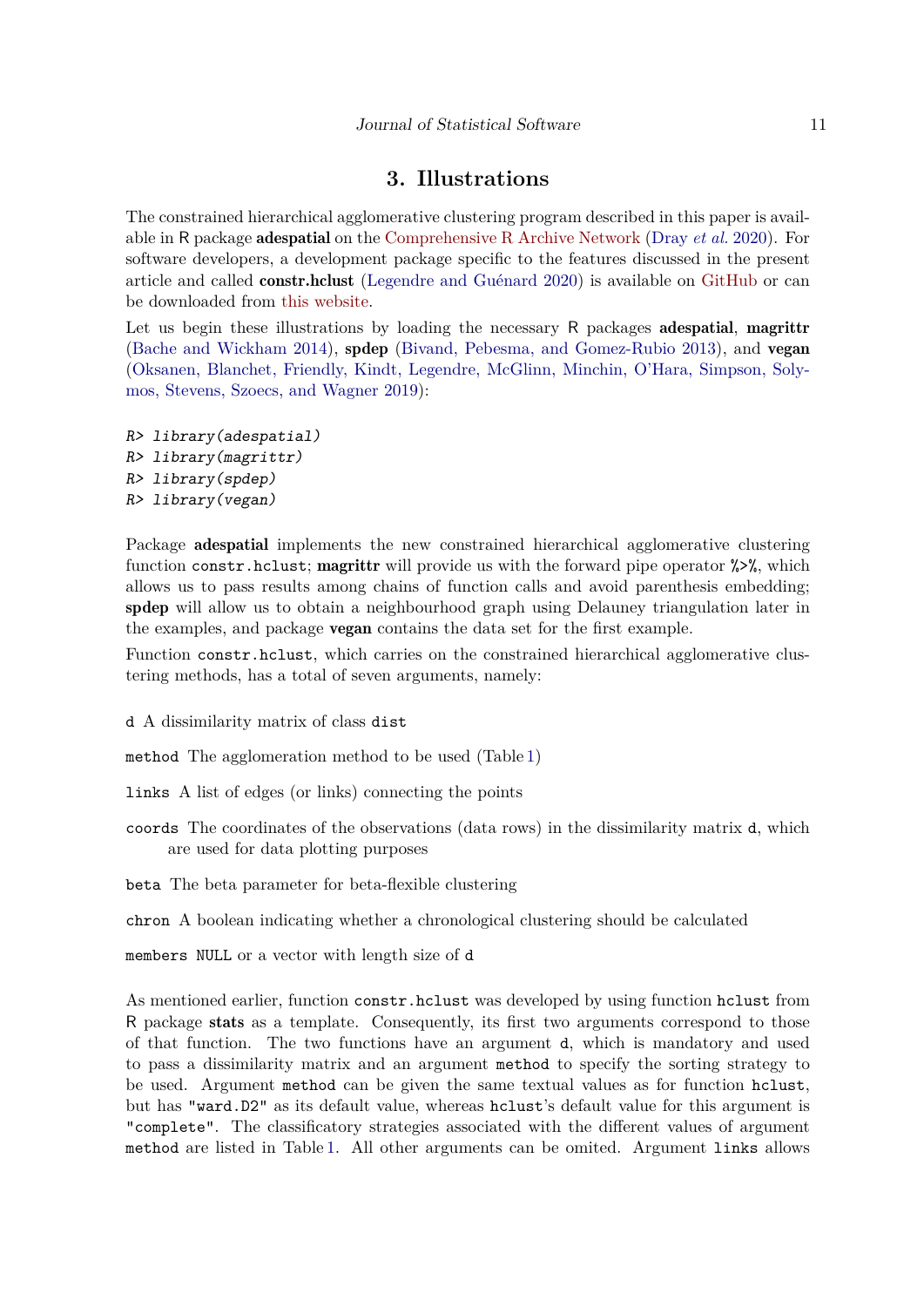the user to pass an edge list, argument coords to pass the geographic Cartesian coordinates of the clustered elements, argument beta to pass the  $\beta$  parameter used in flexible clustering, and argument chron to trigger chronological clustering. Argument members has the same function as in hclust and allows one to resume clustering computation from an amongcluster dissimilarity matrix with vector members giving the number of observations in each of the clusters. The default value, NULL, corresponds to the general case where d is a dissimilarity matrix among observations.

*β*-flexible clustering is a form of agglomerative clustering that was described by [Lance and](#page-24-0) [Williams](#page-24-0) in the two papers where they described the general algorithm for agglomerative clustering [\(Lance and Williams](#page-24-0) [1966,](#page-24-0) [1967\)](#page-24-1). This clustering strategy always produces cophenetic matrices that are ultrametric in the case of unconstrained clustering; the corresponding dendrograms are without reversals, which are often found in agglomerative centroid methods. Reversals can be obtained in constrained clustering even with *β*-flexible clustering.

When argument links is omitted and argument chron is FALSE (the default), function constr.hclust performs in an identical way to hclust (notwithstanding the different default value for argument method), with *β*-flexible clustering as an additional functionality not found in hclust. When links is provided, a constrained clustering is performed, whereas when chron=TRUE, a chronological clustering, where the constraint is simply the sequence of observations, is calculated (in that case, argument links, if not omitted, is not used). Information from argument coords is stored into the object returned by constr.hclust, ready to be used later for displaying the results on a map from the constrained or chronological clustering.

For constrained hierarchical clustering, it is commonly assumed that the graph described by the links is entirely connected (i.e., it involves no disjoint set of vertices). If this assumption is not met, the process described previously cannot merge all clusters into a single entity. If function constr.hclust is provided a graph that is not entirely connected, it will merge the disjoint sets two-by-two at the end of the process, while returning a missing value (NA) as the dissimilarity at which disconnected clusters have been merged. This behaviour was necessary to remain consistent with hclust-class objects, which expect *n*−1 merging events (where *n* is the number of observation), while also remaining consistent with the theory of constrained clustering, which stipulates that only connected entities are allowed to merge. Function constr.hclust issues a warning to the user upon encountering disconnected clusters.

#### **3.1. First application example: Borcard's Oribatid mite data**

As a first illustration, we will use constrained clustering to find the ecological boundaries in the Oribatid mite microfauna data sampled in a peat moss mat. This data set was originally described by [Borcard, Legendre, and Drapeau](#page-23-4) [\(1992\)](#page-23-4) and [Borcard and Legendre](#page-23-5) [\(1994\)](#page-23-5). It originates from a faunistic survey performed on the peat mat surrounding Lac Geai, Québec, Canada (WGS84 geodesic coordinates: +45.995424; -73.993691). A total of 70 peat moss cores were sampled in a plot 2*.*5 m wide along the forest edge by 10 m in length toward the open lake water. Core numbering starts at the edge of the forest and ends at the water edge. For each core, Oribatid mite specimens (Phylum: Arthropoda, Class: Arachnida, Subclass: Acari) were identified into 35 morphospecies (i.e., taxonomic species identification based entirely on morphological differences from related species) and counted.

Let us begin the example by loading the necessary data sets files, from package **vegan**, as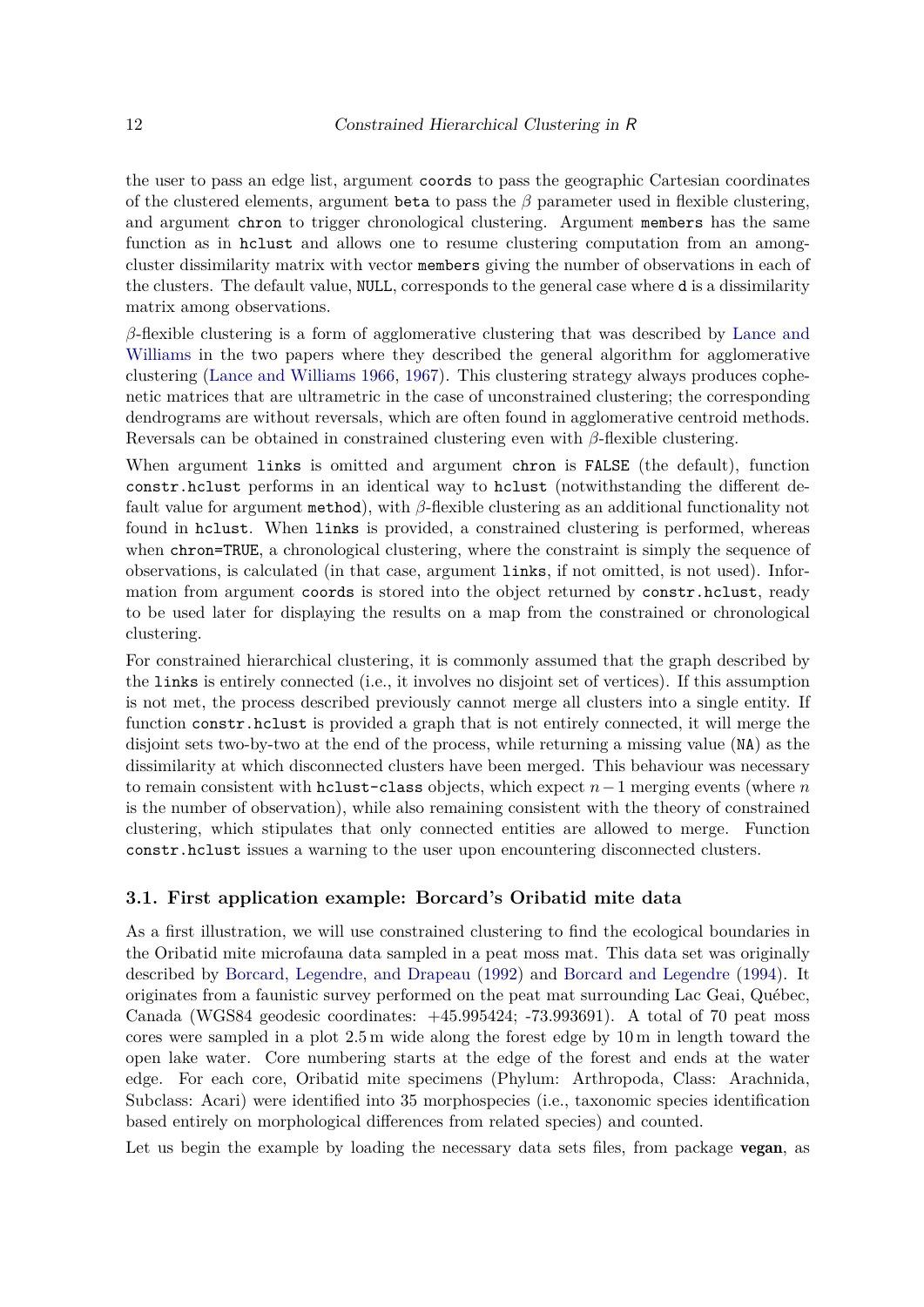follows:

R> data("mite", package="vegan") R> data("mite.xy", package="vegan")

These files contain:

mite The number of individuals from each morphospecies in each core (or site).

mite.xy When standing on the edge of the forest and looking towards the lake, the x (short side) and y (long side of the study area) coordinates of the core samples with respect to the lower left corner of the plot.

There are many ways of obtaining the edge list. For the sake of this example, we will use a Delauney triangulation with removal of the edges whose lengths are above a certain threshold, which we will set to 1.5 m. First, a neighbour list is obtained from the coordinates using function tri2nb, which is then converted to a spatial weight list using function nb2listw. The argument style="B" given to nb2listw means that the edges will all be assigned a constant weight of 1. Finally, function listw2sn is used to convert the spatial weight list into a list of edges. These operations can be performed into a single line of R code as follows:

```
R> mite.edge <-
+ mite.xy %>%
+ tri2nb %>%
+ nb2listw(style="B") %>%
+ listw2sn
```
The resulting graph had outer edges that were very long (connecting marginal locations by long edges) and fairly parallel to nearby inner edges. To help in removing them, we calculated the length of each edge as the Euclidean distance between the locations at the end of the edges as follows:

```
R> names(mite.edge)[3L] <- "distance"
R> mite.edge$distance <-
+ mite.xy %>%
+ dist %>%
+ as.matrix %>%
     . [mite.edge[,1L:2L] %>% as.matrix]
```
Here, column weight was renamed distance and assigned the Euclidean distances. Then, edges with distance *>* 1*.*5 m were discarded from the edge list as follows:

```
R> mite.edge %<>% .[.$distance<=1.5,]
```
An edge list may also be obtained from some underlying theory or process, or by known connections among sites (e.g., hydrographic network, roads, power lines, underground pipe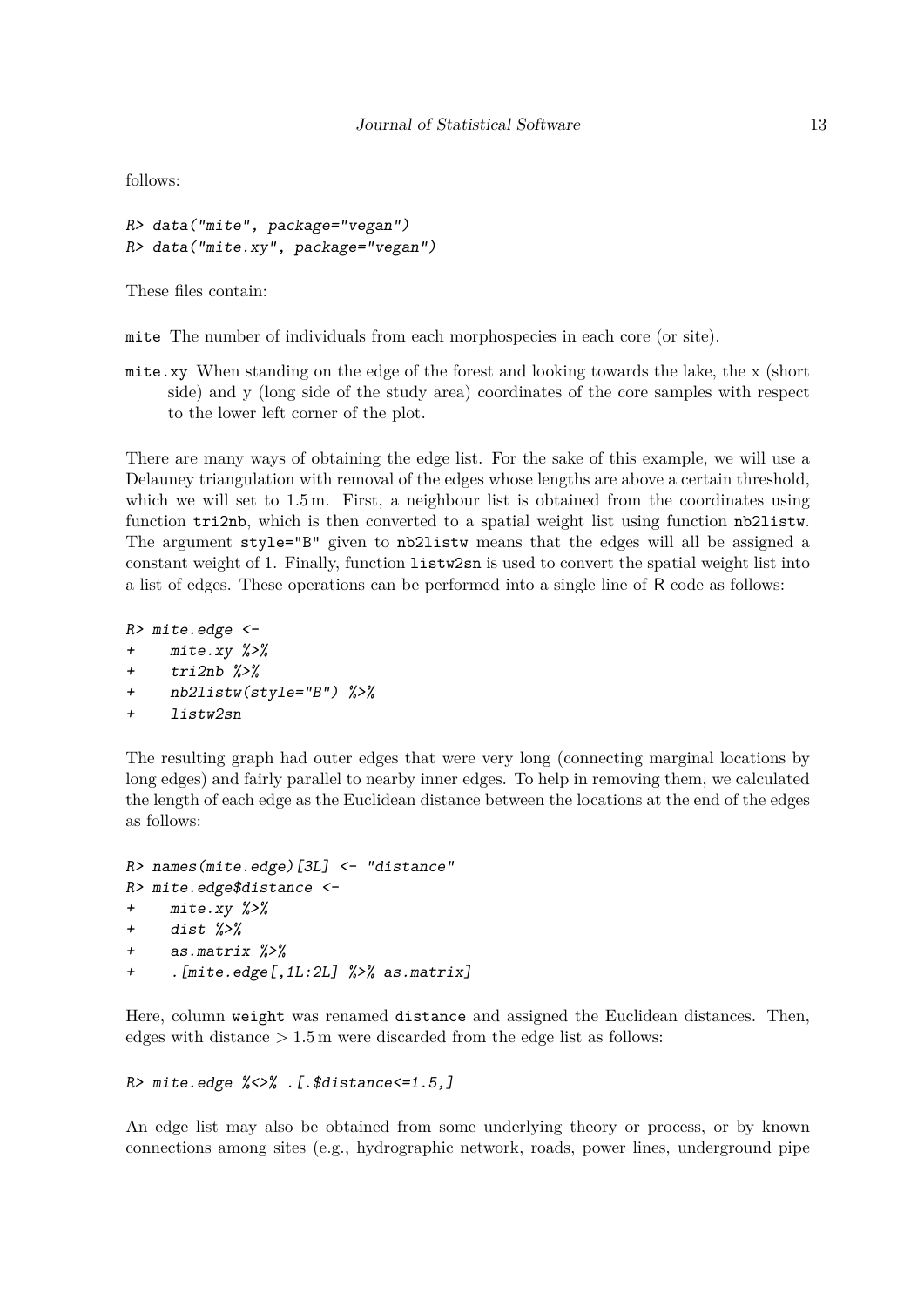

Figure 6: Map of the 2.5 m wide by 10 m long plot of peat mat sampled by [Borcard](#page-23-4) *et al.* [\(1992\)](#page-23-4), with the spatial contiguity network of edges obtained by Delauney triangulation that was used for the first application example (the plot is rotated 90° in the counterclockwise direction). Core 1 is in the lower-right corner of the map near the forest edge; core 70 is in the lower-left corner near the open water edge of the plot.

network) resulting in a more or less densely connected network. Any approach can be used as long as any given observation point is indirectly connected to all other points. The upper density limit of a connection network is attained when all observation points are directly connected to all other points; there is then no spatial contiguity constraint.

For this example, let us cluster the cores with respect to their species composition. A suitable dissimilarity metric to analyze species composition (or presence/absence) data should not consider the joint absences (or null abundances) of a species at two sites as an evidence for similarity as much as their joint presences (or abundances  $> 0$ ), as the Euclidean distance would do; see [Legendre and Legendre](#page-24-2) [\(2012\)](#page-24-2) for discussions of double-zero symmetric and asymmetric coefficients. To compute the dissimilarity matrix, we used the Hellinger distance, which is a double-zero asymmetrical coefficient appropriate for the analysis of community composition data. It is obtained by computing the Euclidean distance of the square-rooted relative abundance data (mite\$fau). This distance can be computed directly by function dist.ldc of the R package adespatial as follows:

```
R> mite.hel <- mite %>% dist.ldc("hellinger")
```

```
Info -- This coefficient is Euclidean
```
Constrained hierarchical agglomerative clustering is obtained using function constr.hclust as follows:

```
R> mite.chclust <-
+ constr.hclust(d=mite.hel, links=mite.edge, coords=mite.xy[,c(2,1)])
```
Here, clustering is carried out using the dissimilarity matrix  $m$  it e.hel, with  $m$  it e.link providing the edge list and mite.xy the site coordinates. The sorting strategy is left to the default value ("ward.D2" to obtain Ward agglomerative clustering; that default is different from hclust's default value, which is "complete"). A suite of figures showing spatially constrained partitions into two, three, five, and seven groups can be obtained as follows (Figure [7\)](#page-15-0):

```
R > par(mfrow=c(4,1),mar=c(0.5,0,0.5,0))R> cols <- c("turquoise","orange","blue","violet","green","red","purple")
```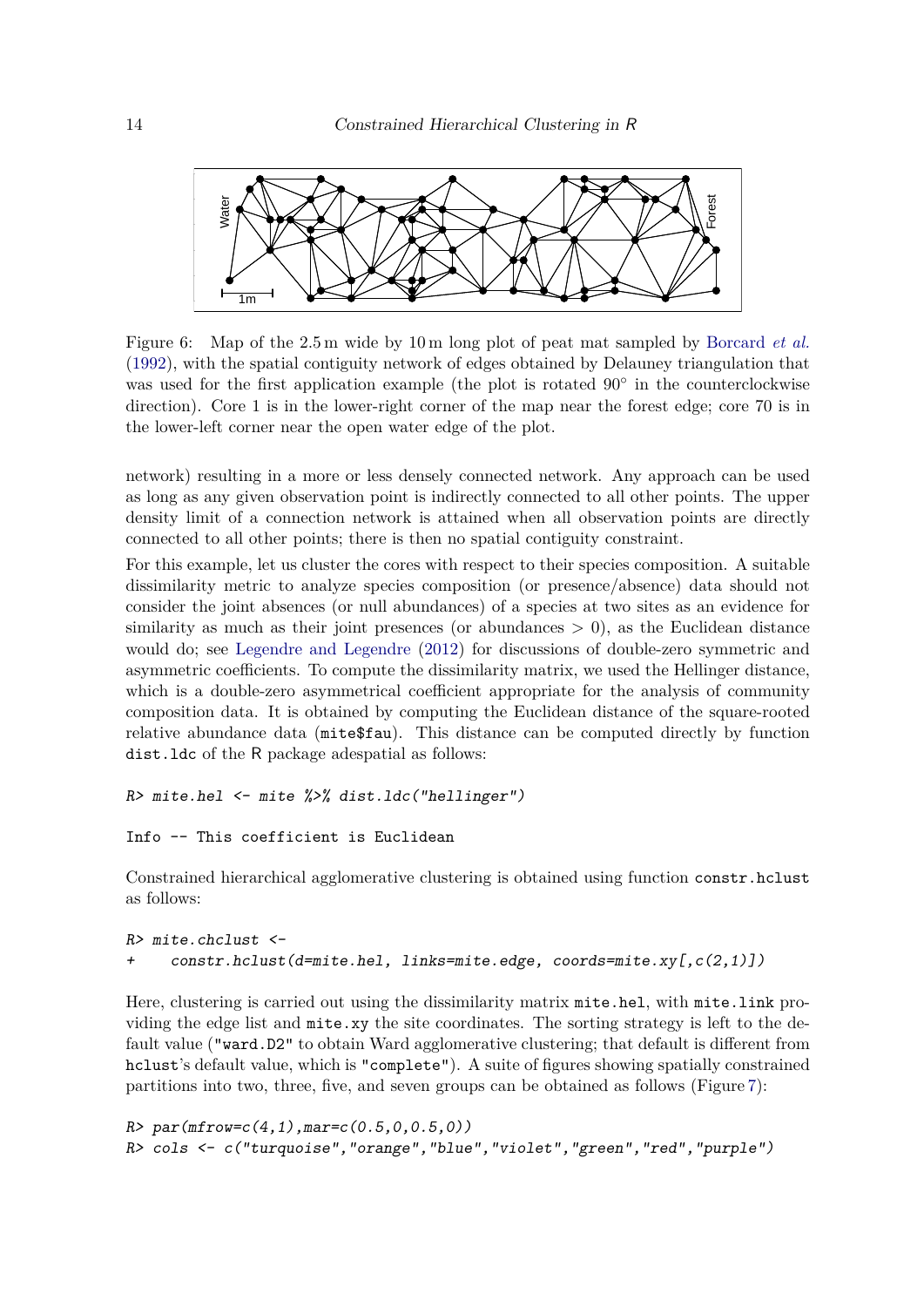```
R> parts <- c(2,3,5,7)R> for(i in 1L:length(parts)) {
+ ## i=1L
+ plot(NA, xlim=c(10,0), ylim=c(-0.1, 2.5), xaxis="i", yaxis="i",+ asp=1, axes=FALSE)
+ arrows(x0=9.85, x1=8.85, y0=0.1, y1=0.1, code=3, length=0.05,
+ angle=90, lwd=2)
+ text(x=9.35, y=0, labels="1m", cex=1.5)
+ plot(mite.chclust, parts[i], links=TRUE, plot=FALSE,
+ col=cols[round(seq(1,length(cols),length.out=parts[i]))], lwd=4,
+ cex=2.5, pch=21, hybrids="single", lwd.hyb=0.25,
+ lty.hyb=3,xpd=TRUE)
+ text(x=9.75, y=2.25, labels=LETTERS[i], cex=2.5)
+ }
```
The partitioning highlights the spatial variation in mite species composition as one proceeds from the water (on the left) to the forest (on the right). The first partition takes place at about 40% of the water-forest distance (A: first panel from the top down). The second partition (B: second panel) is concomitant with a change in the peat composition (see [Borcard and Legendre](#page-23-5) [\(1994\)](#page-23-5), Figure 1: the change occurs from the **Sphagn. 1** to the **Sphagn. 2** peat types). The five-group partition (C: third panel) separates the sites closest to the open water, and the four sites closest to the forest edge, from the three central groups of sites. Finally, the seven-group partition (D: fourth panel) shows a group of five sites (with **Sphagn. 1** substrate), and a group of three sites (with bare peat) separating from the central clusters. Clustering without a spatial contiguity constraint (i.e., one where any points is free to cluster with any other point), also with method="ward.D2", yielded a different result, though the partitions also seem to feature increasing spatial organisation as the number of clusters increases (Fig. [8\)](#page-16-0).

The example illustrates the fact that, because of its hierarchical nature, agglomerative clustering always results into subgroups that are embedded into higher-level clusters. In addition, because of the constraint of spatial contiguity, each group formed is geometrically compact since its member sites are connected by contiguity edges.

## **3.2. Second application example: Tiahura fish transect**

As our second example, we will use the Tiahura fish transect data described and analyzed by [Galzin and Legendre](#page-24-9) [\(1987\)](#page-24-9). It consists of presence/absence data for 280 fish species observed at 22 sites along a 1020 m long coast-to-sea cross-reef transect located in front of the Tiahura village, near the northwestern corner of the high volcanic island of Moorea in French Polynesia (WGS84: -17.4934, -149.8680). Each fish survey site was 50 m long. Species presence/absence data were recorded by a diver trained in underwater fish identification. The transect began on a coral sand beach, followed by a zone of detritic sediments, then a dying reef flat, followed by a zone of coral patches. That relatively flat area ended into a 100 m wide channel, 9 m deep, followed by a barrier reef 490 m wide, which ended in a slightly elevated reef ridge, followed by the outer slope in the Pacific Ocean. The survey was terminated at depth of  $\approx 25 \,\mathrm{m}$ ; this is the maximum depth allowing scuba diving for any length of time without having to perform decompression stops. See [Galzin and Legendre](#page-24-9) [\(1987\)](#page-24-9) for further details about the transect and the survey method.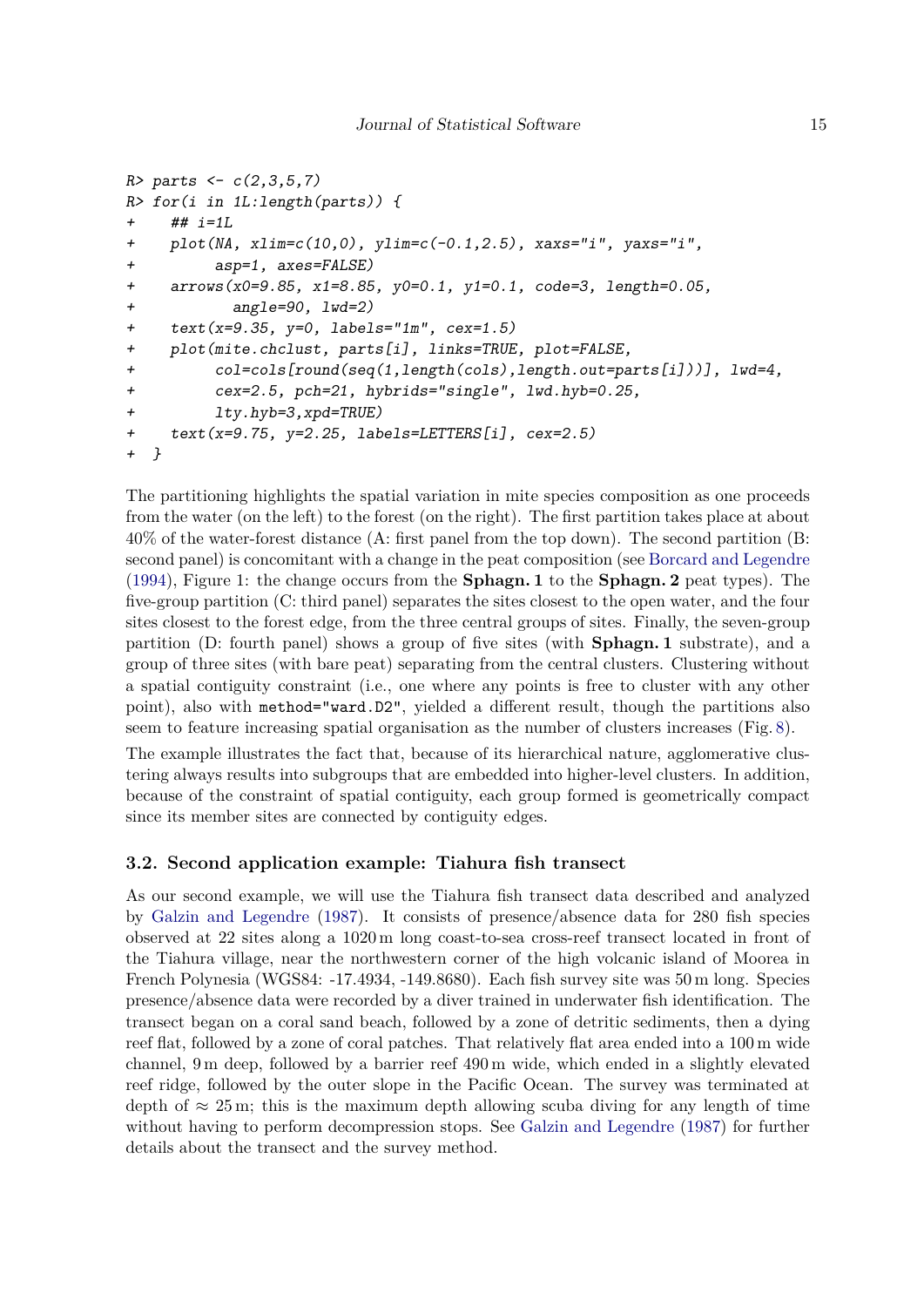

<span id="page-15-0"></span>Figure 7: A set of four maps showing partitions of the sites into two  $(A)$ , three  $(B)$ , five (C), and seven (D) clusters, with points and segments of different colours. Fine black dotted segments are edges with vertices in different groups.

The data set also includes a data matrix of fish traits (we did not use them for this example) and a matrix of environmental variables observed at the sites. We used the latter along with the clustering results to highlight possible factors affecting changes in population structure. The presence/absence Tiahura fish data set are contained in an R data file, which is loaded as follows:

```
R> data("Tiahura", package = "adespatial")
```
The file contains the following information:

Tiahura\$fish A 22 sites (rows)  $\times$  280 species (columns) data matrix indicating presence (1) or absence (0) of each fish species at each site.

Tiahura\$species Names of the 280 fish species.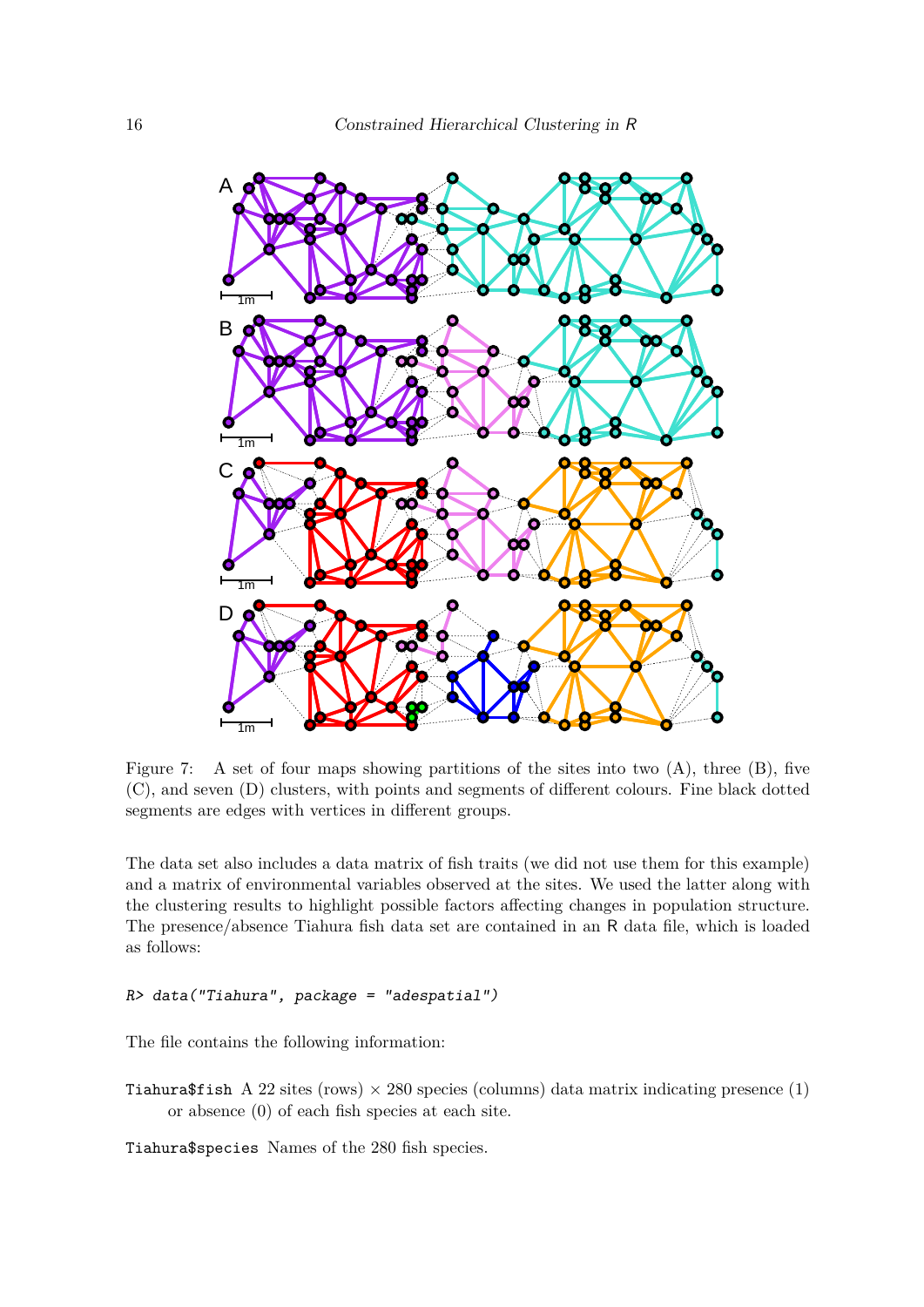

<span id="page-16-0"></span>Figure 8: A set of four maps showing partitions of the sites into two  $(A)$ , three  $(B)$ , five  $(C)$ , and seven (D) clusters obtained without a spatial contiguity constraint.

Tiahura\$trait Five categorical variables describing behavioural traits of the 280 fish species (not used in this example).

Tiahura\$habitat Ten environmental variables describing the habitat at the 22 survey sites.

Tiahura\$reef A data frame with 6 rows (sections) and 3 columns describing the different sections of the transect.

We will perform clustering on dissimilarities obtained as  $D =$ √ 1 − *S* where *S* is the Jaccard index of similarity [\(Legendre and Legendre](#page-24-2) [2012\)](#page-24-2), which is obtained from function dist.ldc found in R package adespatial as follows:

```
R> tiah.jac <- Tiahura$fish %>% dist.ldc(method = "jaccard")
```
Info -- D is Euclidean because the function outputs  $D[jk]$  = sqrt(1-S[jk])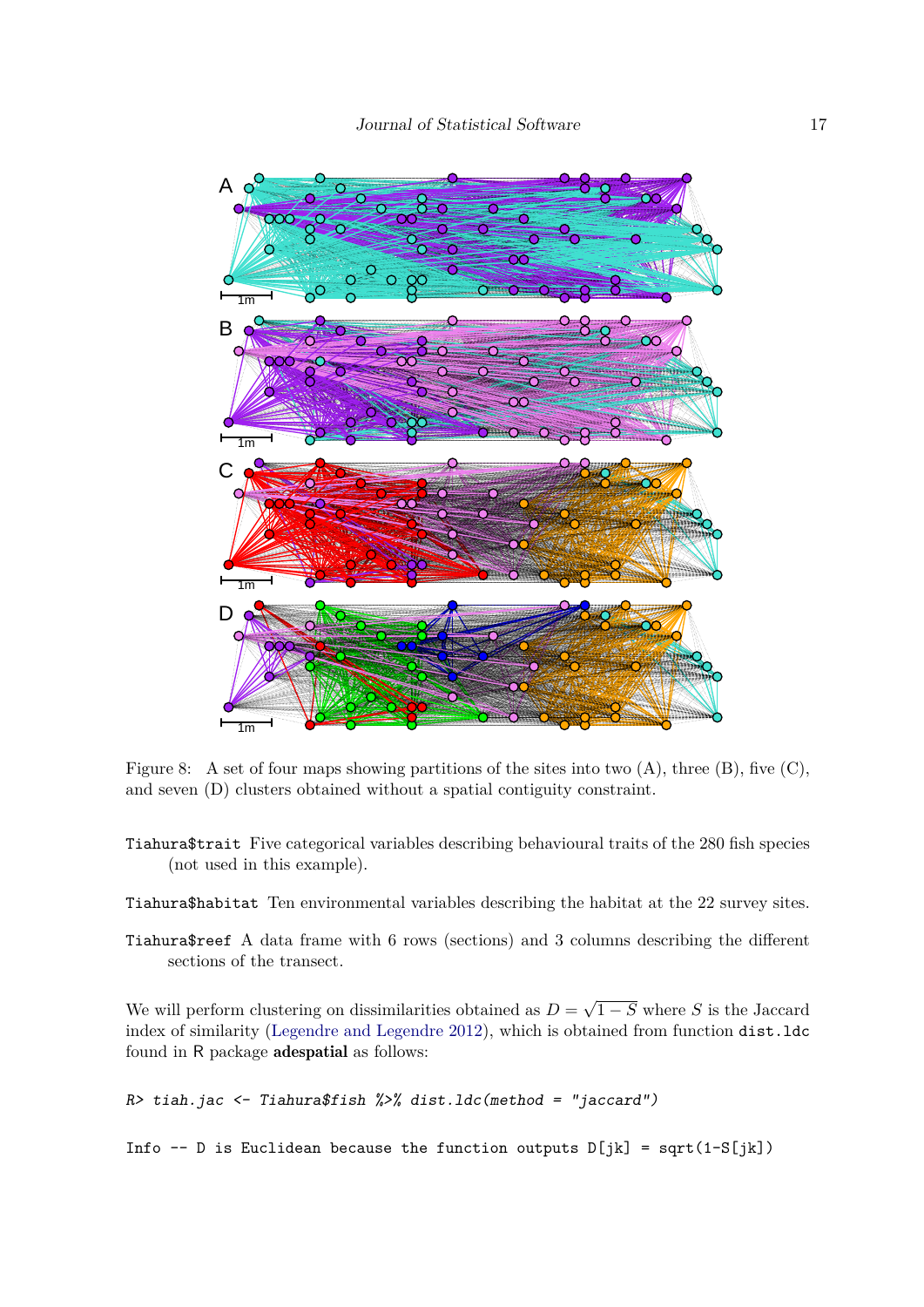Because the transect is a linear arrangement of study sites, we are using the argument for chronological clustering (chron=TRUE) to automatically create connections between immediate neighbours. This argument dispenses us from explicit edge calculation. We have, of course, to check and make sure that the sites are in the correct order in the data file. The clustering is obtained as follows:

```
R> tiah.chclust \leftarrow+ constr.hclust(d=tiah.jac, coords=Tiahura$habitat[,"distance"], chron=TRUE)
```
The constrained clustering results are displayed as follows (Figure [9\)](#page-19-0):

```
R> par(mfrow=c(3,1))
R> par(mar=c(3,6.5,2,2))
R> dst <- Tiahura$habitat[,"distance"]
R> plot(NA, xlim=dst%>%range, ylim=c(0.5,5.5), yaxt="n",
+ ylab="Partitions\n\n", xlab="")
R> parts <- c(2,3,5,7,12)R> cols <- c("turquoise","orange","chartreuse","aquamarine","blue","violet",
+ "pink","cyan","green","red","cornsilk","purple")
R> for(i in 1L:length(parts)) {
+ tiah.chclust$coords[,"y"] <- i
+ plot(tiah.chclust, parts[i], link=TRUE, lwd=3, hybrids="none",
+ lwd.pt=0.5,cex=3, pch=21, plot=FALSE,
+ col=cols[round(seq(1,length(cols),length.out=parts[i]))])
+ }
R> axis(2, at=1:length(parts), labels=paste(parts,"groups"), las=1)
R> par(max=c(4, 6.5, 1, 2))R> plot(x=dst, y=Tiahura$habitat[, "depth"],
+ ylim=Tiahura$habitat[,"depth"]%>%range%>%max%>%c(-300), las=1,
+ ylab="Depth\n(cm)\n", xlab="", type="l", lwd=2)
R> ##
R> for(i in 1:nrow(Tiahura$reef)) {
    abline(v=Tiahura$reef[i,2],lty=3)
+ abline(v=Tiahura$reef[i,3],lty=3)
+ if((Tiahura$reef[i,3]-Tiahura$reef[i,2])<100) {
+ text(x=(Tiahura$reef[i,2]+Tiahura$reef[i,3])/2,y=2350,
+ labels=toupper(Tiahura$reef[i,1]),srt=90,adj=0)
+ } else {
+ text(x=(Tiahura$reef[i,2]+Tiahura$reef[i,3])/2,y=-150,
+ labels=toupper(Tiahura$reef[i,1]))
+ }
+ }
R> par(max=c(5, 6.5, 0, 2))R> plot(NA,xlim=dst%>%range,ylim=c(0,1), las=1,
+ ylab="Bottom composition\n(proportions)\n", xlab="Distance (m)")
R> bot \leftarrow cbind(0, Tiahura$habitat[,3:10])
R> for (i in 2:9) bot[, i] < - bot[, i] + bot[, i-1]
```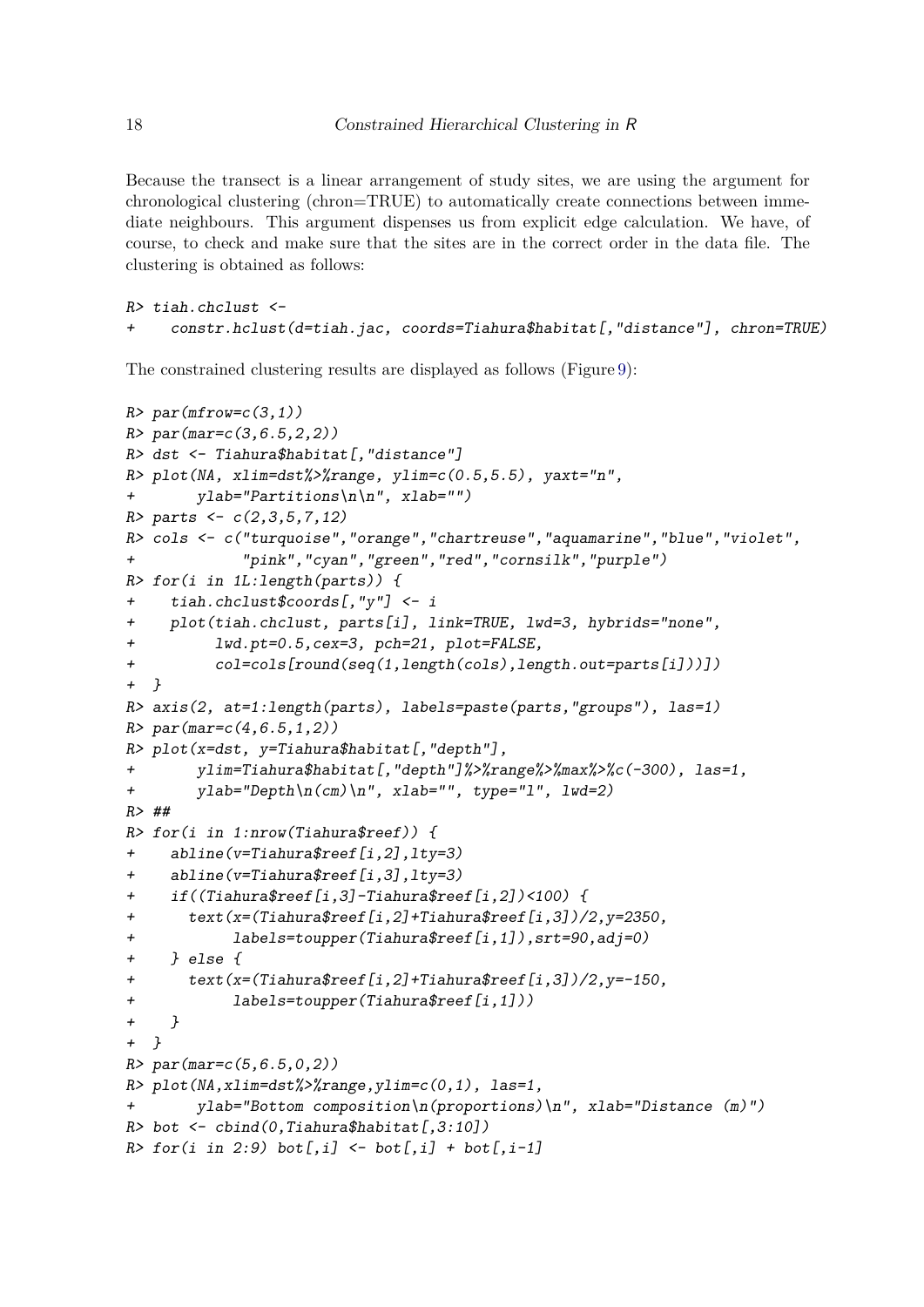```
R> cols <- c("","grey75","brown","grey25","green","purple","lightgreen",
+ "yellow","white")
R> for (i in 2:9)+ polygon(x=c(dst,rev(dst)),y=c(bot[,i],rev(bot[,i-1]))/50,col=cols[i])
R> text(x=c(44,365,707,538,957,111,965),
+ y=c(0.05,0.47,0.37,0.58,0.42,0.80,0.88),
+ labels=colnames(bot)[2:8],xpd=TRUE)
R> ##
```
The partition in two groups shows a first shift in community structure at the reef ridge, with the reef flat on one side, and the ridge, upper platform, and outer slope on the other (Figure [9\)](#page-19-0). The three-group partition separates the three sites of the sandy fringing reef near the beach from the other sites of the reef flat. The five-group partition creates two groups on the reef flat, the first one with six sites dominated by sandy substrate, the second with seven sites on a variety of coralline substrate types. The partition into seven groups splits the cluster of six sandy sites into two groups of three sites separated by the deepest point of the channel.

From that point, the following partitions create finer and finer groups. In the twelve-group partition, for instance, the reef appears to have highly diversified fish assemblages (high *β* diversity; see next paragraph), except for the six coralline sites on the barrier reef which form a fairly homogeneous block of sites. The reef ridge region, in particular, shows a rapid succession of assemblages. The four sites closest to the ridge (located at site 17) are singletons. The nine sites, from the beach up to (and including) the channel, are also highly *β*-diversified: the 12-cluster partition recognized six groups, including three singletons, among these nine sites. Performing the analysis without the contiguity constaint, also with method="ward.D2", yielded a different result (Fig. [10\)](#page-20-0), but the 12-cluster partition differed only by the first two points, perhaps because the fish community composition is naturally spatially structured.

*β* diversity is the variation in the species composition of ecological communities among the study sites. It can be mathematically estimated in different ways. Given a set of sites disseminated throughout a study area,  $\beta$  diversity is high when the sites vary a lot in their species compositions, and it is low when the sites have fairly or completely similar compositions[\(Anderson, Crist, Chase, Vellend, Inouye, Freestone, Sanders, Cornell, Comita, Davies,](#page-23-6) [Harrison, Kraft, Stegen, and Swenson](#page-23-6) [2011;](#page-23-6) [Legendre and De Cáceres](#page-24-10) [2013\)](#page-24-10).

Analysis of the fine partitions can proceed further until all observations are single-observation clusters. By analyzing where (in spatial studies) or when (in temporal studies) clusters split at different levels of the criterion, the analysis may help identify processes structured in space or time that influence the community structure (or other data) used in the analysis.

This example, which involves clustering a series of locations along a transect, features similar computations for clustering as the analysis of multiple observations performed repeatedly at the same location, (ie., a time series). In such a situation, time-constrained hierarchical agglomerative clustering is referred to as "chronological clustering" and allows one to identify abrupt change points in the time series.

# **4. Summary and discussion**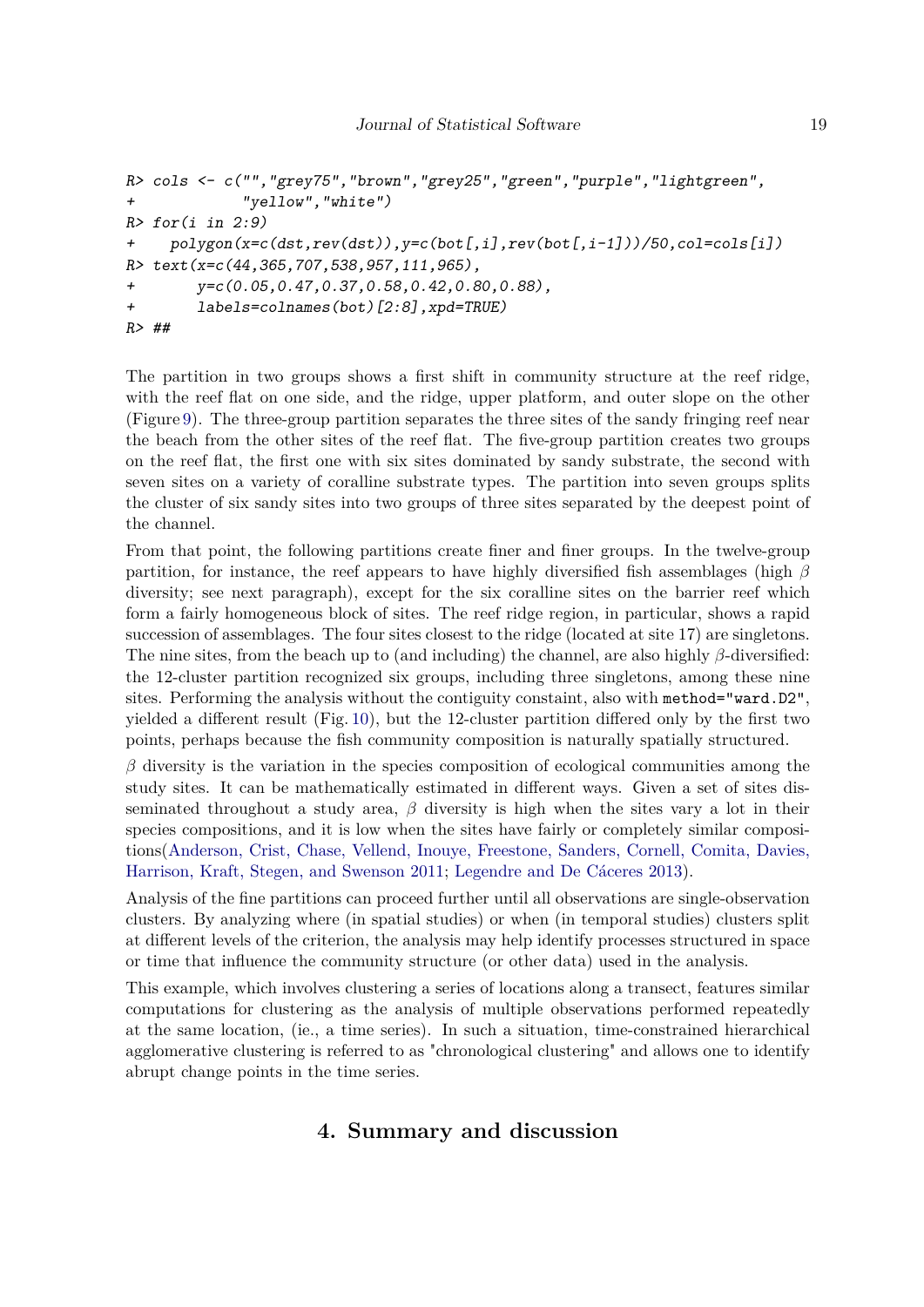

<span id="page-19-0"></span>Figure 9: Upper panel: partitions of the Tiahura fish community structure into two, three, five, and seven groups along a cross-reef transect. Partitions were obtained by constrained hierarchical clustering analysis performed on the basis of the Jaccard index and using the minimum variance sorting strategy [\(Ward](#page-25-2) [1963\)](#page-25-2). Abscissa: distance in m from the beach. Middle panel: water depth as a function of the distance from the shore. Lower panel: substrate composition in each survey site, expressed as the number of times each of 8 substrate types was observed at 50 points, spaced by 1 m, along a 50-m rope stretched close to the bottom of each site; the values were in the range [0,50]. The bottom is classified as stone slab (grey), sand (brown), coral debris (charcoal), turf and dead coral (green), live coral (purple), large algae (light green), calcareous algae (yellow), other substrate (white; large echinoderms: holothuroids and sea stars; sponges, anemones, and alcyonarians).

Constrained hierarchical clustering methods take into account more information than their unconstrained counterparts. For spatial or temporal contiguity, the admissible clusters are those obeying the contiguity relationship. In this paper, we presented a new implementation of constrained hierarchical clustering using the generalized [Lance and Williams](#page-24-0) algorithm in the R language and environment. We also illustrated the usefulness of that kind of analysis in addressing different kinds of problems that arise in science, such as partitioning the elements of a map, or segmenting observations along transects or time series.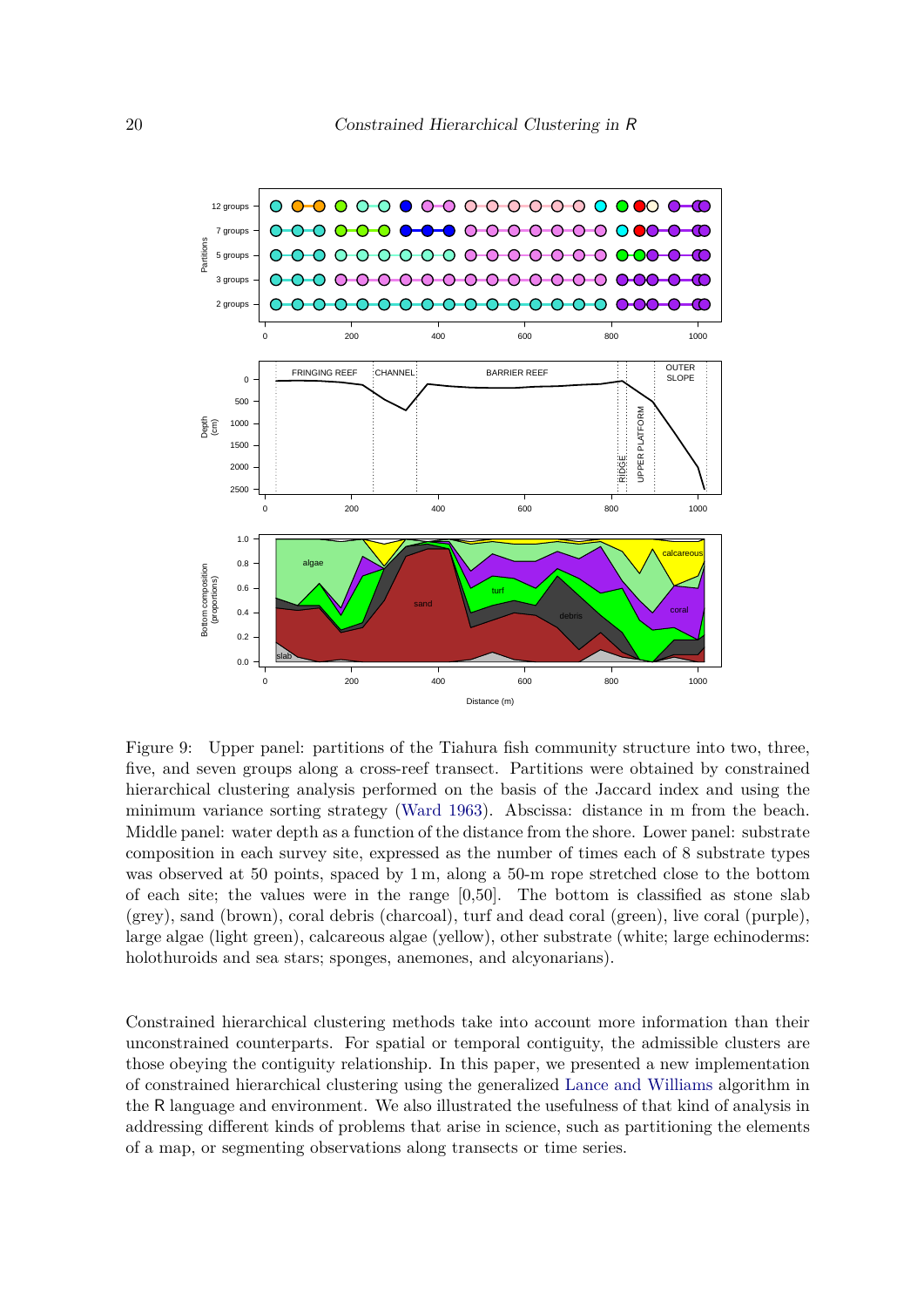

<span id="page-20-0"></span>Figure 10: Partitions of the Tiahura fish community structure into two, three, five, and seven groups along a cross-reef transect without the contiguity constraint. Abscissa: distance in m from the beach.

The examples used in the present paper do not represent an exhaustive enumeration of what constrained hierarchical clustering can achieve. For instance, constrained hierarchical clustering would be applicable to three-dimensional or spatio-temporal sampling designs (eg., [Planes, Lefèvre, Legendre, and Galzin](#page-25-3) [1993\)](#page-25-3), provided that a suitable distance metric was used and that the contiguity of the observations was accurately described by an edge list. If these conditions are met, our constrained clustering program will encounter no difficulty in computing a solution.

The program introduced here is geared towards flexibility and meant to be a general-purpose implementation of constrained hierarchical clustering. On the one hand, for specific applications like, for instance, image segmentation, it may not perform as well as specialized software (e.g., [Li](#page-24-11) [2011;](#page-24-11) [Sourati, Brooks, Dy, and Erdogmus](#page-25-4) [2012;](#page-25-4) [Lou, Yang, and Cao](#page-24-12) [2015\)](#page-24-12). The latter generally assumes neighbouring relationships between contiguous pixels of a square grid (i.e., an image) or contiguity of elements along a time series (i.e., chronological clustering) and implements a single classificatory sorting strategy (or a limited number thereof) for performance reasons. Our function is more flexible and general.

#### **4.1. Performance**

Our constrained hierarchical clustering program operates on a copy of the dissimilarity matrix. That copy is updated as clusters are merged during the agglomeration process. The number of non-redundant elements in dissimilarity matrices increases in a quadratic way with sample size. In practice, we found the amount of computation time and storage required to carry out the analysis to grow following roughly a power relationship during benchmark tests (i.e., a linear relationship on a log-log scales; Figure [11\)](#page-21-0), with empirical results consistent with  $O(n^2)$  requirements [\(Murtagh](#page-24-3) [1985;](#page-24-3) [Langfelder and Horvath](#page-24-5) [2012\)](#page-24-5). As long as the internal data types remain the same for the R computing environment, the storage requirements *vs.* sample size relationship shown in Figure [11](#page-21-0) may hold for various systems (i.e., sets of hardware and software). However, the computation time-sample size relationship should not be expected to be consistent among systems as it is influenced by a broad array of different factors such as the type of hardware used and its configuration, the operating system from which it is used and its configuration, the build version of the R environment, its software dependencies (e.g., the compiler used, compiler options), and so on.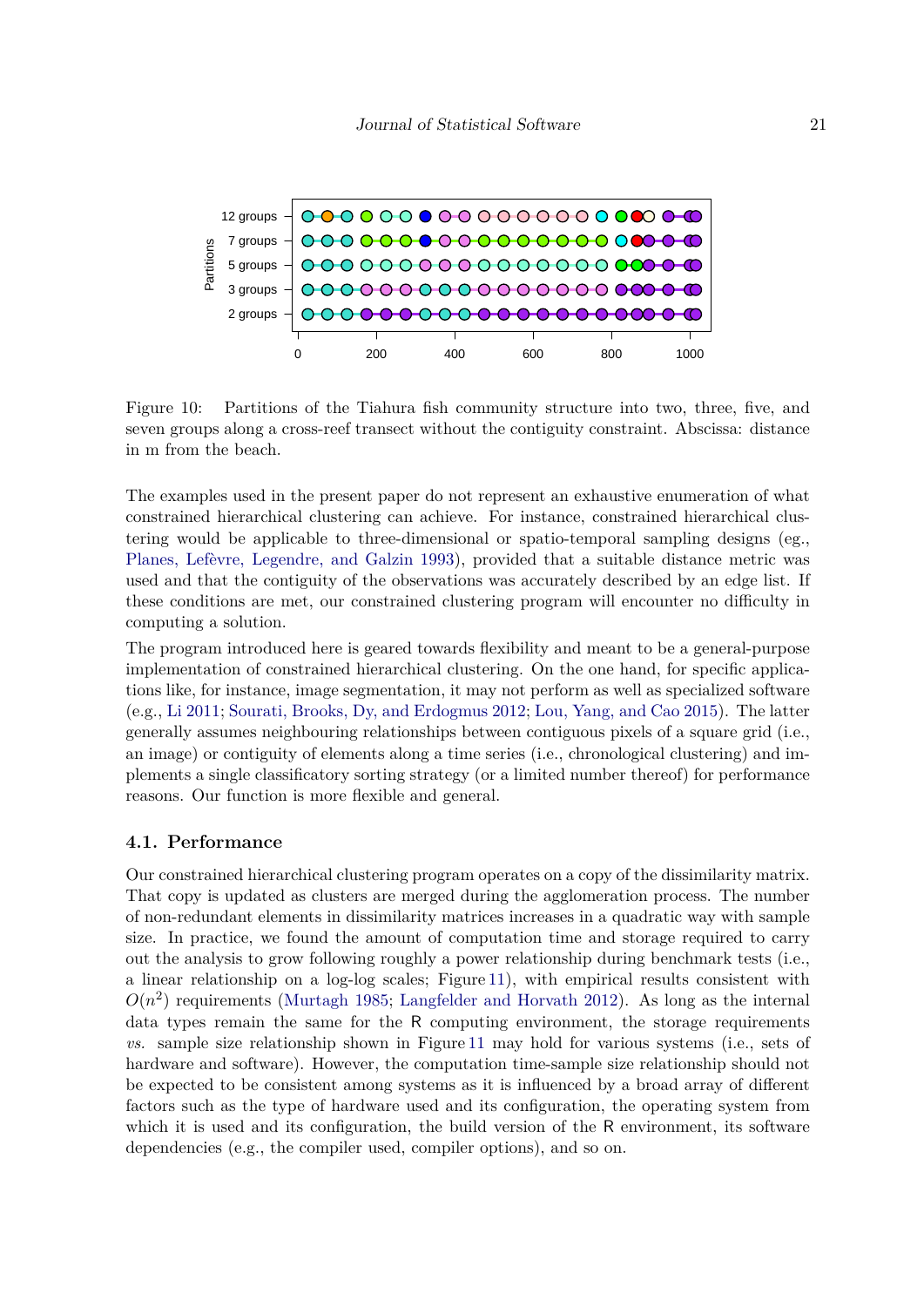

<span id="page-21-0"></span>Figure 11: Benchmark results showing the running time and memory usage (on logarithmic scales) for analyzing data sets having different numbers of observations. The data sets were randomly generated and consisted of a normally-distributed variable ( $\mu = 0, \sigma^2 = 1$ ) on which the Euclidean distance was calculated to be used as dissimilarities (argument d of function constr.hclust) and an uniformly-distributed, two-dimensional plot that was used to calculate a Delauney triangulation and obtain the edge list. The clustering strategy (argument method of function constr.hclust) was set to "ward.D2". Computation time is that used only for the execution of constr.hclust whereas total storage was obtained as  $2 \times$  the size of the dissimilarity matrix  $+$  the size of the edge list  $+$  the size of the results. Hardware description for these benchmarks is an Intel(R)  $Core(TM)$  i5-8250U CPU  $@$  1.60GHz (i.e., the exact vendor's description string) with 8041076 kB of RAM and running Linux release 4.15.0-91-generic. The amount of RAM used for calculation and computation time follow relationships with sample size  $(n)$  of the form  $an^b$ , where a and b are empirically-derived constants that we found to be  $a = 8.4082$  byte and  $b = 1.9946$  for storage and  $a = 4.9182e-05$  ms and  $b = 2.0009$  for running time for the system on which the benchmarks were calculated.

#### **4.2. Reversals**

Reversals occur when two groups are merged at a dissimilarity value smaller than the dissimilarity at which any or both of the subgroups were formed [\(Ferligoj and Batagelj](#page-23-7) [1982;](#page-23-7) [Murtagh](#page-24-3) [1985\)](#page-24-3). In unconstrained hierarchical clustering using monotonic methods, groups are merged at consistently larger dissimilarities than the ones at which their subgroups were themselves previously formed; thus monotonic hierarchical clustering methods cannot produce reversals. In addition, complete-linkage clustering cannot produce reversals in constrained hierarchical clustering. For all the other strategies enumerated in Table [1,](#page-4-0) reversals may occur in constrained hierarchical clustering.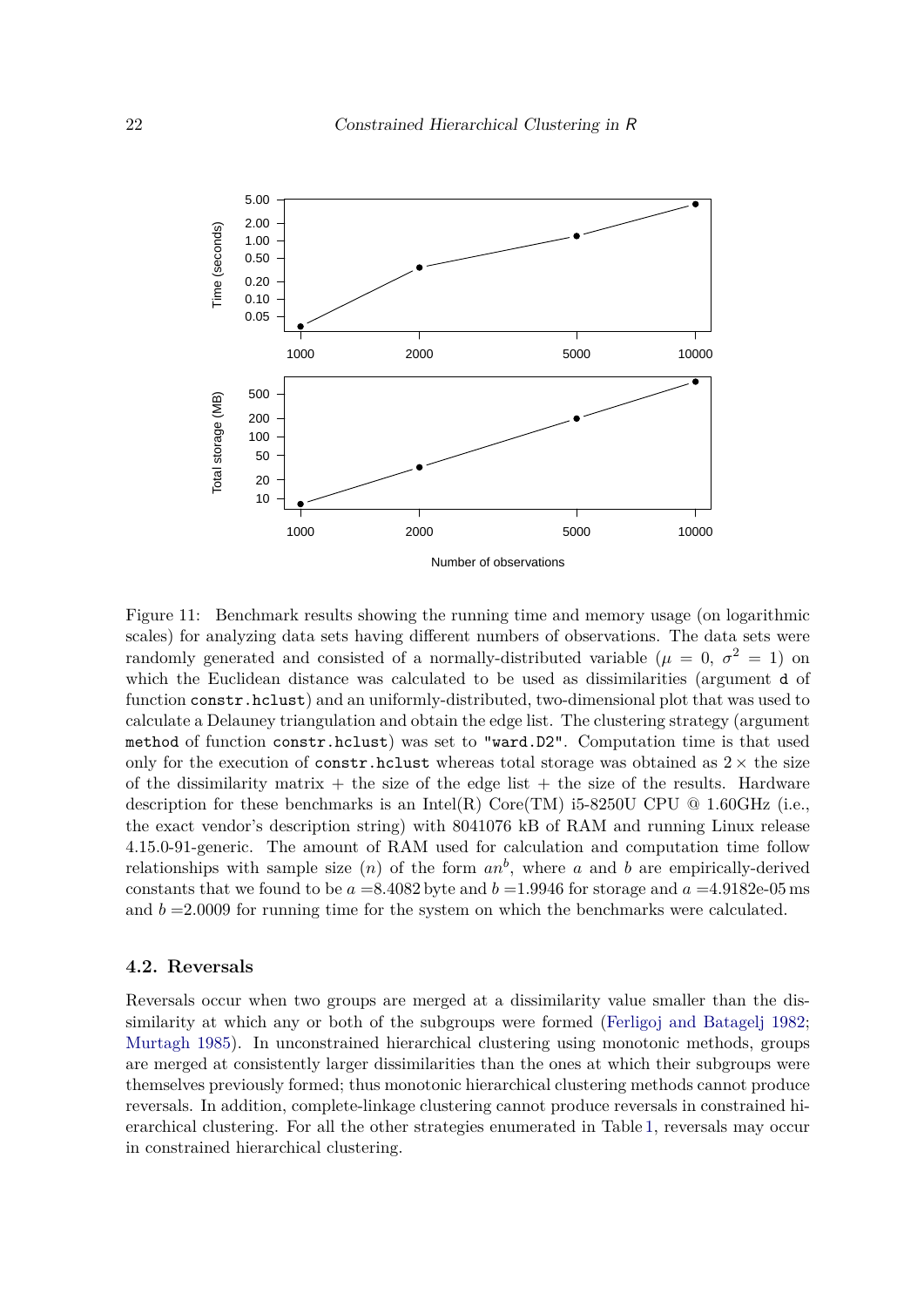It is not clear to us whether reversals really represent a problem regarding the adequacy of the clustering solution, besides yielding a dendrogram with a somewhat awkward representation. In constrained clustering, the clusters are usually represented on a map or along a transect for spatial constraints, along a time series for temporal constraint, on a phylogenetic tree for a phylogenetic constraint, or on a network for a network-based constraint. The issue was raised by [Murtagh](#page-24-3) [\(1985\)](#page-24-3) that the presence of reversals "makes difficult the interpretation of partitions and the definition of similarity between classes". As we previously illustrated, a reversal arises in constrained clustering when observations with similar values are not neighbours in space; they will merge later in the process when the groups to which they pertain finally become neighbours in space. This kind of situation is expected for data sets with repeated spatial patterns such as waves and bumps; this situation is not uncommon in practice. Since the process from where the negative dendrogram edges (corresponding to reversals) occur appears straightforward to us, we cannot conclude that they make the interpretation of partitions or the definition of similarity between classes more complex. Also, since obtaining a given number of partitions is readily done using the order in which the groups merge (i.e., by cutting the tree at a given dissimilarity level), we do not see how the fact that some dendrogram edges are non-positive represents a significant issue during partitioning.

The exception of complete linkage comes from the fact that in that case, dissimilarities between the merged groups and other groups is the largest of any or the observations between the groups. Therefore, it is not possible to encounter a smaller similarity later during the clustering process [\(Ferligoj and Batagelj](#page-23-7) [1982\)](#page-23-7). One could thus resort to complete linkage clustering when reversals in dendrograms should be avoided at all cost. However, we cannot think of an example where this situation would present itself. Another possibility would be to attempt developing alternative strategies to those shown in figure [1,](#page-4-0) which would be designed to avoid reversals.

#### **4.3. Future perspectives and developments**

Besides space and time, clustering can be constrained by any network structure related to other source of knowledge. For instance, one could cluster the response of communities, quantified as the shifts in their relative species abundances as the environment changes, as proposed by [Legendre](#page-24-13) [\(1987\)](#page-24-13), using, for example, the structure of the trophic network as a constraint. Such an analysis would allow one to obtain a suite of partitions of a community into groups with related trophic status and whose responses to environmental changes would be the most consistent. Also, rather than using the classification tree to obtain partitions, it may be possible to devise approaches to use its topological and edge length information in spectral decomposition methods similar to those proposed to model directional spatial processes in ecology [\(Blanchet, Legendre, and Borcard](#page-23-8) [2008\)](#page-23-8) or to model phylogenetic variation in species traits [\(Guénard, Legendre, and Peres-Neto](#page-24-14) [2013\)](#page-24-14).

We are hoping that the software developed and presented in the present paper will be useful to researchers with a clustering problem where applying a spatial contiguity constraint would be relevant. New clustering strategies may be added in the future. Therefore, we encourage the reader to keep their software up to date and consult the documentation for recent additions that may help them in their analyses. We also encourage anyone with suggestions for improving and enhance the software and its documentation to contact us.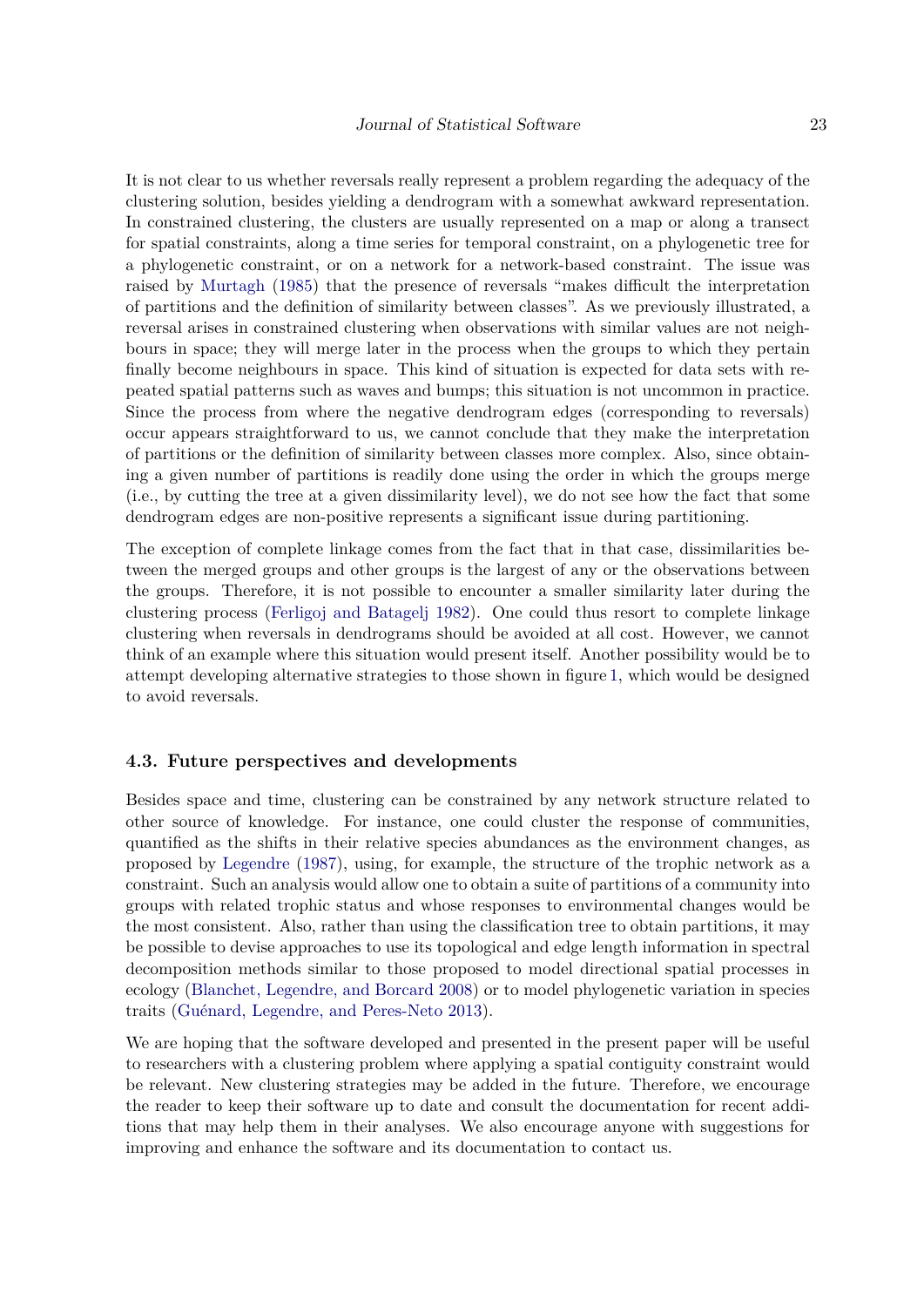# **Computational details**

The constrained hierarchical clustering analyses featured in this paper were produced with R 4.1.0 and the package adespatial 0.3.14. Other calculations and generation of the figures were done with packages **magrittr** 2.0.1, **spdep** 1.1.5, and **vegan** 2.5.7. R and the other packages used are available from the Comprehensive R Archive Network (CRAN) at [https:](https://CRAN.R-project.org/) [//CRAN.R-project.org/](https://CRAN.R-project.org/).

# **Acknowledgments**

We are thankful to early users of the **adespatial** package for their help in testing the completeness of the package's functions as well as to Fionn Murtagh for advise during the early writing of the paper. This research was supported by the Natural Sciences and Engineering Research Council of Canada (NSERC) research grant no. 7738 to P. Legendre.

## **References**

- <span id="page-23-6"></span>Anderson MJ, Crist TO, Chase JM, Vellend M, Inouye BD, Freestone AL, Sanders NJ, Cornell HV, Comita LS, Davies KF, Harrison SP, Kraft NJB, Stegen JC, Swenson NG (2011). "Navigating the Multiple Meanings of *β* Diversity: A Roadmap for the Practicing Ecologist." *Ecology Letters*, **14**, 19–28. [doi:10.1111/j.1461-0248.2010.01552.x](http://dx.doi.org/10.1111/j.1461-0248.2010.01552.x).
- <span id="page-23-2"></span>Bache SM, Wickham H (2014). magrittr*: A Forward-Pipe Operator for* R. URL [https:](https://CRAN.R-project.org/package=magrittr) [//CRAN.R-project.org/package=magrittr](https://CRAN.R-project.org/package=magrittr).
- <span id="page-23-3"></span>Bivand RS, Pebesma EJ, Gomez-Rubio V (2013). *Applied Spatial Analysis with* R*.* Springer, New-York. URL <http://www.asdar-book.org/>.
- <span id="page-23-8"></span>Blanchet FG, Legendre P, Borcard D (2008). "Modelling Directional Spatial Processes in Ecological Data." *Ecol. Model.*, **215**, 325–336.
- <span id="page-23-5"></span>Borcard D, Legendre P (1994). "Environmental Control and Spatial Structure in Ecological Communities: An Example Using Oribatid Mites (Acari, Oribatei)." *Environ. Ecol. Stat.*, **1**(1), 37–61. ISSN 1573-3009. [doi:10.1007/BF00714196](http://dx.doi.org/10.1007/BF00714196).
- <span id="page-23-4"></span>Borcard D, Legendre P, Drapeau P (1992). "Partialling out the Spatial Component of Ecological Variation." *Ecology*, **73**(3), 1045–1055. ISSN 1939-9170. [doi:10.2307/1940179](http://dx.doi.org/10.2307/1940179). URL <https://esajournals.onlinelibrary.wiley.com/doi/abs/10.2307/1940179>.
- <span id="page-23-0"></span>De Soete G, Carroll JD, DeSarbo WS (1987). "Least Squares Algorithms for Constructing Constrained Ultrametric and Additive Tree Representations of Symmetric Proximity Data." *J. Classif.*, **4**(2), 155–173. ISSN 1432-1343. [doi:10.1007/BF01896984](http://dx.doi.org/10.1007/BF01896984).
- <span id="page-23-1"></span>Dray S, Bauman D, Blanchet G, Borcard D, Clappe S, Guénard G, Jombart T, Larocque G, Legendre P, Madi N, Wagner HH (2020). adespatial*: Multivariate Multiscale Spatial Analysis*. URL <https://CRAN.R-project.org/package=adespatial>.
- <span id="page-23-7"></span>Ferligoj A, Batagelj V (1982). "Clustering with Relational Constraint." *Psychometrika*, **47**(4), 413–426. [doi:10.1007/BF02293706](http://dx.doi.org/10.1007/BF02293706).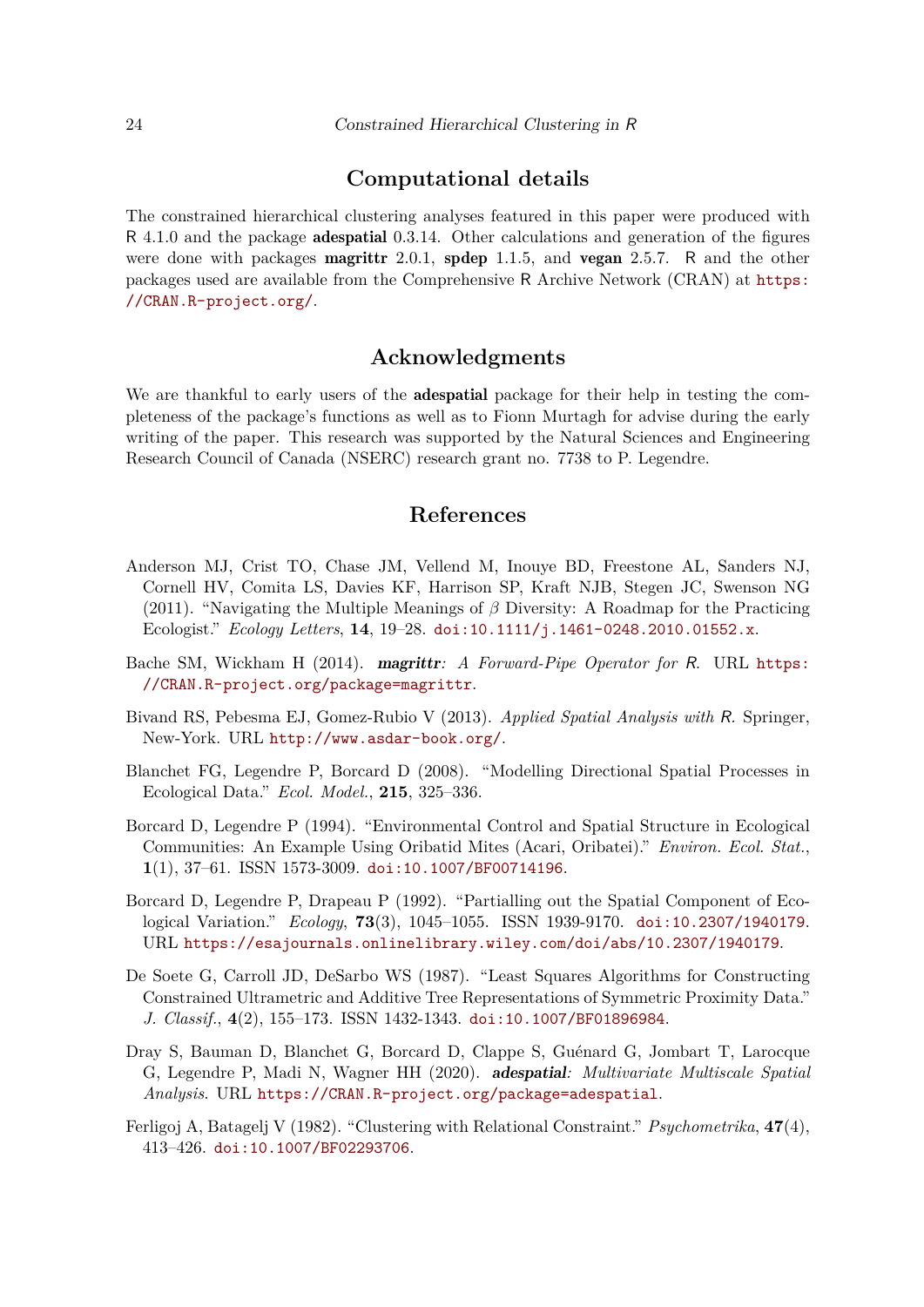- <span id="page-24-9"></span>Galzin R, Legendre P (1987). "The Fish Communities of a Coral Reef Transect." *Pacific Sci.*, (41), 158–165.
- <span id="page-24-14"></span>Guénard G, Legendre P, Peres-Neto P (2013). "Phylogenetic Eigenvector Maps (PEM): A Framework to Model and Predict Species Traits." *Methods Ecol. Evol.*, **4**, 1120–1131. [doi:](http://dx.doi.org/10.1111/2041-210X.12111) [10.1111/2041-210X.12111](http://dx.doi.org/10.1111/2041-210X.12111).
- <span id="page-24-6"></span>Kaufman L, Rousseeuw PJ (2005). *Finding Groups in Data: An Introduction to Cluster Analysis*. John Wiley and Sons Inc. ISBN 978-0-471-87876-6.
- <span id="page-24-0"></span>Lance GN, Williams WT (1966). "A Generalized Sorting Strategy for Computer Classifications." *Nature*, **212**(5058), 218–218. ISSN 1476-4687. [doi:10.1038/212218a0](http://dx.doi.org/10.1038/212218a0).
- <span id="page-24-1"></span>Lance GN, Williams WT (1967). "A General Theory of Classificatory Sorting Strategies 1. Hierarchical Systems." *Comput. J.*, **9**(4), 373–380. ISSN 0010-4620. [doi:10.1093/comjnl/](http://dx.doi.org/10.1093/comjnl/9.4.373) [9.4.373](http://dx.doi.org/10.1093/comjnl/9.4.373). URL <https://academic.oup.com/comjnl/article/9/4/373/390278>.
- <span id="page-24-5"></span>Langfelder P, Horvath S (2012). "Fast R Functions for Robust Correlations and Hierarchical Clustering." *J. Stat. Soft.*, **46**(1), 1–17. [doi:10.18637/jss.v046.i11](http://dx.doi.org/10.18637/jss.v046.i11).
- <span id="page-24-13"></span>Legendre P (1987). "Constrained Clustering." In *Developments in Numerical Ecology*, volume G-14 of *NATO ASI series*, pp. 289–307. Legendre, P. & Legendre, L., Springer-Verlag, Berlin.
- <span id="page-24-4"></span>Legendre P, Dallot S, Legendre L (1985). "Succession of Species within a Community: Chronological Clustering, with Applications to Marine and Freshwater Zooplankton." *Am. Nat.*, **125**(2), 257–288. [doi:10.1086/284340](http://dx.doi.org/10.1086/284340).
- <span id="page-24-10"></span>Legendre P, De Cáceres M (2013). "Beta Diversity as the Variance of Community Data: Dissimilarity Coefficients and Partitioning." *Ecol. Lett.*, **16**, 951–963. [doi:10.1111/ele.](http://dx.doi.org/10.1111/ele.12141) [12141](http://dx.doi.org/10.1111/ele.12141).
- <span id="page-24-7"></span>Legendre P, Guénard G (2020). constr.hclust*: Space- And Time-Constrained Clustering Package*. URL <adn.biol.umontreal.ca/~numericalecology/Rcode/>.
- <span id="page-24-2"></span>Legendre P, Legendre L (2012). *Numerical Ecology, 3rd English edition*. Elsevier Science B.V., Amsterdam, The Netherlands.
- <span id="page-24-11"></span>Li J (2011). "Agglomerative Connectivity Constrained Clustering for Image Segmentation." *Stat. Anal. Data Min.*, **4**(1), 84–99. [doi:10.1002/sam.10109](http://dx.doi.org/10.1002/sam.10109).
- <span id="page-24-12"></span>Lou JY, Yang XL, Cao AZ (2015). "A Spatial Shape Constrained Clustering Method for Mammographic Mass Segmentation." [doi:10.1155/2015/891692](http://dx.doi.org/10.1155/2015/891692).
- <span id="page-24-3"></span>Murtagh F (1985). "A Survey of Algorithms for Contiguity-constrained Clustering and Related Problems." *Comput. J.*, **28**(1), 82–88.
- <span id="page-24-8"></span>Oksanen J, Blanchet FG, Friendly M, Kindt R, Legendre P, McGlinn D, Minchin PR, O'Hara RB, Simpson GL, Solymos P, Stevens MHH, Szoecs E, Wagner H (2019). vegan*: Community Ecology Package*. URL <https://CRAN.R-project.org/package=vegan>.